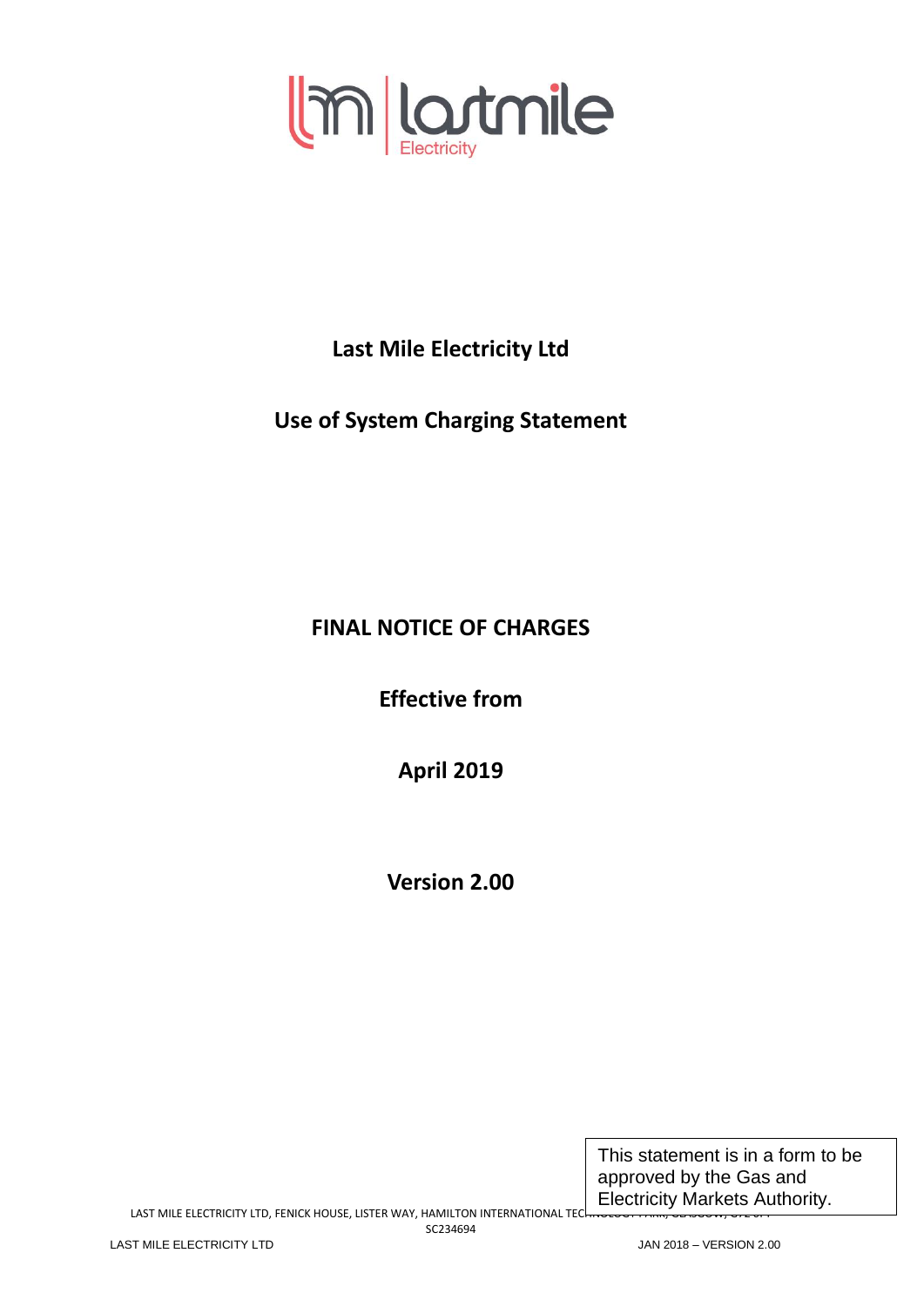# **Version Control**

| Version | Date     | Description of version and any changes made                 |
|---------|----------|-------------------------------------------------------------|
| 1.0     | 26/01/17 | Final Charges for effective from 1 <sup>st</sup> April 2019 |
| 2.0     | 08/10/19 | Rebranded to Last Mile Electricity                          |

A change-marked version of this statement can be provided upon request.

LAST MILE ELECTRICITY LTD, FENICK HOUSE, LISTER WAY, HAMILTON INTERNATIONAL TECHNOLOGY PARK, GLASGOW, G72 0FT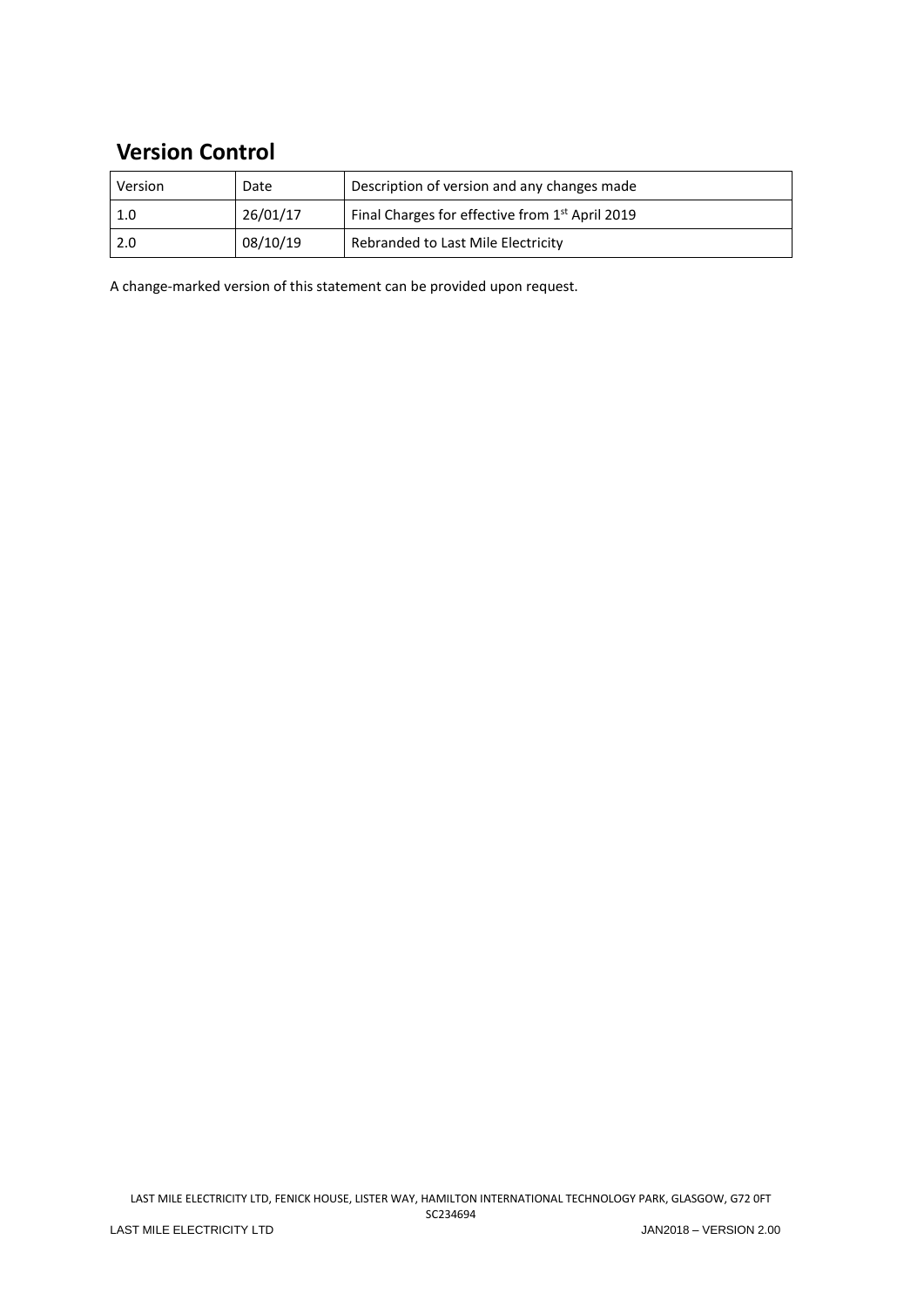# **Contents**

<span id="page-2-0"></span>

| 1. Introduction                                                                                                                                             | 4                   |
|-------------------------------------------------------------------------------------------------------------------------------------------------------------|---------------------|
| Validity period                                                                                                                                             | 5                   |
| Contact details                                                                                                                                             | $\mathbf 5$         |
| 2. Charge application and definitions                                                                                                                       | $\overline{7}$      |
| Supercustomer billing and payment<br>Site-specific billing and payment                                                                                      | $\overline{7}$<br>9 |
| Application of capacity charges                                                                                                                             | 11                  |
| Application of charges for excess reactive power                                                                                                            | 13                  |
| Incorrectly allocated charges                                                                                                                               | 14                  |
| Generation charges for pre-2005 designated EHV properties<br>Provision of billing data                                                                      | 16<br>16            |
| Out of area use of system charges                                                                                                                           | 17                  |
| Licensed distribution network operator charges                                                                                                              | 17                  |
| Licence exempt distribution networks<br>3. Schedule of charges for use of the distribution system                                                           | 18<br>20            |
| 4. Schedule of line loss factors                                                                                                                            | 21                  |
|                                                                                                                                                             | 21                  |
| Role of line loss factors in the supply of electricity<br>Calculation of line loss factors                                                                  | 21                  |
| Publication of Line loss factors                                                                                                                            | 22                  |
| 5. Notes for Designated EHV Properties                                                                                                                      | 23                  |
| EDCM network group costs                                                                                                                                    | 23                  |
| Charges for new Designated EHV Properties<br>Charges for amended Designated EHV Properties                                                                  | 23<br>23            |
| Demand-side management                                                                                                                                      | 23                  |
| 6. Electricity distribution rebates                                                                                                                         | 24                  |
| 7. Accounting and administration services                                                                                                                   | 24                  |
| 8. Charges for electrical plant provided ancillary to the grant of use of system                                                                            | 24                  |
| Appendix 1 - Glossary                                                                                                                                       | 25                  |
| Appendix 2 - Guidance notes                                                                                                                                 | 30                  |
| Background                                                                                                                                                  | 31                  |
| Meter point administration                                                                                                                                  | 31                  |
| Your charges<br>Reducing your charges                                                                                                                       | 33<br>33            |
| Reactive power and reactive power charges                                                                                                                   | 33                  |
| Site-specific EDCM charges                                                                                                                                  | 34                  |
| Annex 1 - Schedule of charges for use of the distribution system by LV and HV                                                                               |                     |
| <b>Designated Properties</b>                                                                                                                                | 37                  |
| Annex 2 - Schedule of charges for use of the distribution system by Designated EHV<br>Properties (including LDNOs with Designated EHV Properties/end-users) | 37                  |
| Annex 3 - Schedule of charges for use of the distribution system by preserved / additional                                                                  |                     |
| <b>LLF</b> classes                                                                                                                                          | 37                  |
| Annex 4 - Charges applied to LDNOs with LV and HV end-users                                                                                                 | 37                  |
| Annex 5 - Schedule of line loss factors                                                                                                                     | 37                  |
| Annex 6 - Addendum to charging statement detailing charges for new Designated EHV                                                                           |                     |
| Properties                                                                                                                                                  | 37                  |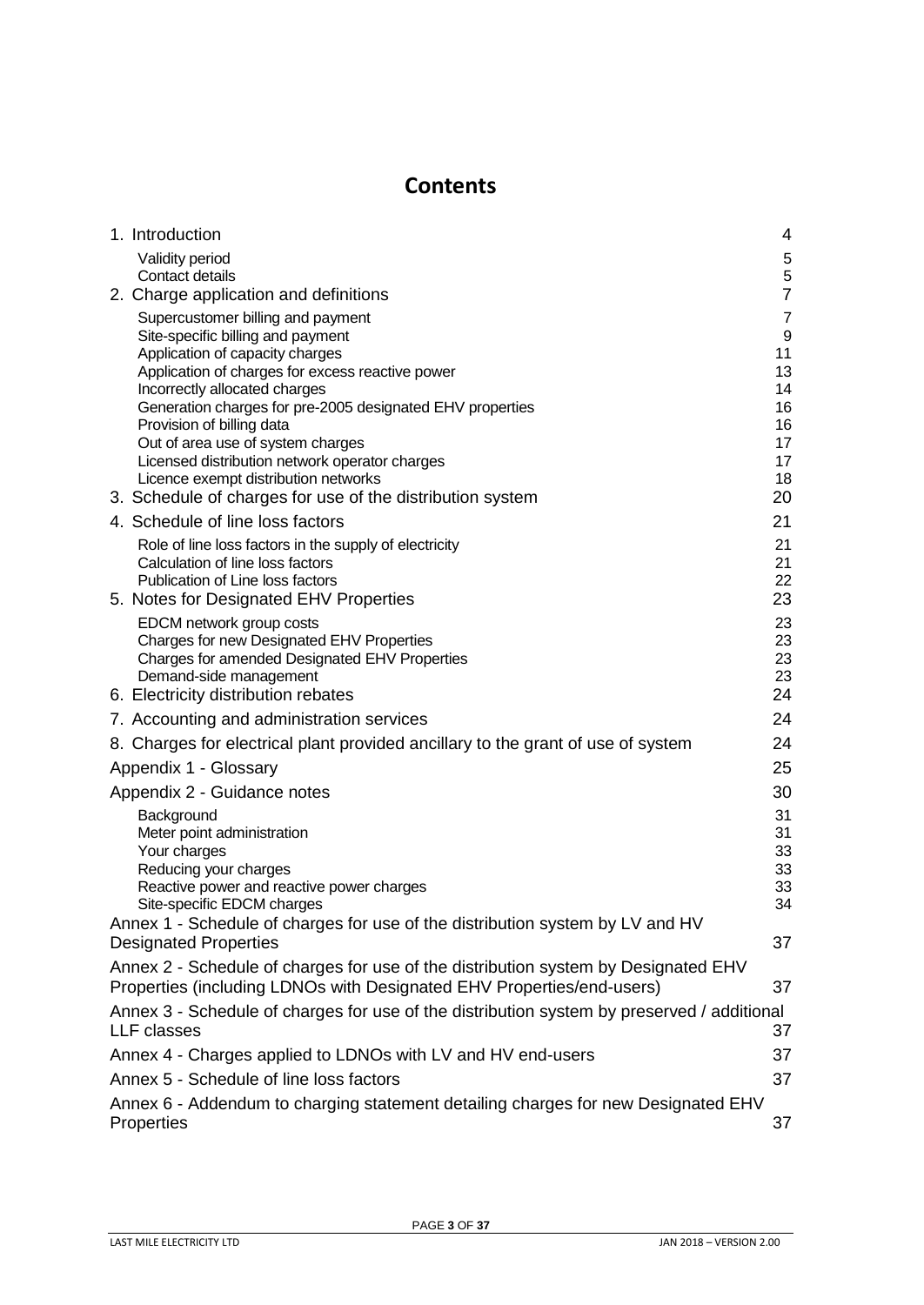# <span id="page-3-0"></span>**1. Introduction**

- 1.1. This statement tells you about our charges and the reasons behind them. It has been prepared consistent with Standard Licence Condition 14 of our Electricity Distribution Licence. The main purpose of this statement is to provide our schedule of charges<sup>1</sup> for the use of our Distribution System and to provide the schedule of adjustment factors<sup>2</sup> that should be applied in Settlement to account for losses from the Distribution System. We have also included guidance notesin Appendix 2 to help improve your understanding of the charges we apply.
- 1.2. Within this statement we use terms such as 'Users' and 'Customers' as well as other terms which are identified with initial capitalisation. These terms are defined in the glossary.
- 1.3. The charges in this statement are calculated using following methodologies as per the Distribution Connection and Use of System Agreement (DCUSA)33:
	- Common Distribution Charging Methodology (CDCM) for Low Voltage (LV) and High Voltage (HV) Designated Properties as per DCUSA Schedule 16;

and

- Extra-high Voltage (EHV) Distribution Charging Methodology (EDCM) for Designated EHV Properties as per DCUSA Schedule 17.
- 1.4. Separate charges are calculated depending on the characteristics of the connection and whether the use of the Distribution System is for demand or generation purposes. Where a generation connection is seen to support the Distribution System the charges will be negative and the Supplier will receive credits for exported energy.
- 1.5. The application of charges to premises can usually be referenced using the Line Loss Factor Class (LLFC) contained in the charge tables. Further information on how to identify and calculate the charge that will apply for your premise is provided in the guidance notes in Appendix 2.
- 1.6. All charges in this statement are shown **exclusive** of VAT. Invoices will include VAT at the applicable rate.

<sup>&</sup>lt;sup>1</sup> Charges can be positive or negative.

<sup>&</sup>lt;sup>2</sup> Also known as Loss Adjustment Factors or Line Loss Factors. The schedule of adjustment factors will be provided in a revised statement shortly after the adjustment factors for the relevant year have been successfully audited by Elexon. <sup>3</sup> The Distribution and Connection Use of System Agreement (DCUSA) available from

<http://www.dcusa.co.uk/SitePages/Documents/DCUSA-Document.aspx>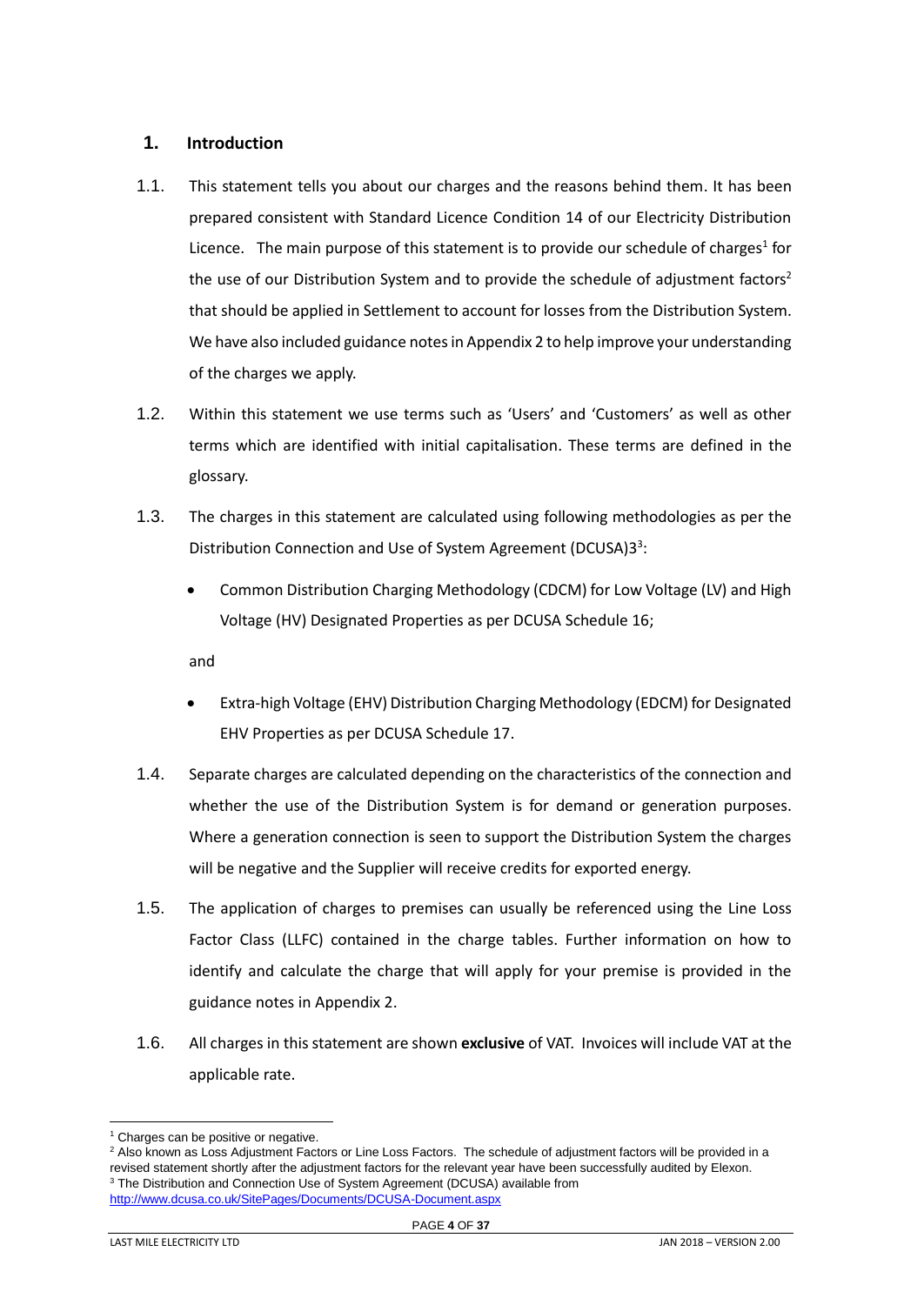1.7. The annexes that form part of this statement are also available in spreadsheet format. This spreadsheet contains supplementary information used for charging purposes and a simple model to assist you to calculate charges. This spreadsheet can be downloaded from https://www.lastmile-uk.com/chargingstatements

## <span id="page-4-0"></span>**Validity period**

- 1.8. This charging statement is valid for services provided between the effective from date stated on the front of the statement and remains valid until updated by a revised version or superceded by a statement with a later effective date.
- 1.9. When using this charging statement, care should be taken to ensure that the relevant statement or statements covering the period that is of interest are used.
- 1.10. Notice of any revision to the statement will be provided to Users of our Distribution System. The latest statements can be downloaded from https://www.lastmileuk.com/chargingstatements.

# <span id="page-4-1"></span>**Contact details**

1.11. If you have any questions about this statement please contact us at this address:

Commercial Manager Last Mile Electricity Ltd Fenick House Lister Way Hamilton Technology Park Glasgow G72 0FT Email: electricityinfo@lastmile-uk.com Telephone: 03300 587 452

- <span id="page-4-2"></span>1.12. All enquiries regarding connection agreements and changes to maximum capacities should be addressed to:
	- Electrical Network Manager Last Mile Electricity Ltd Fenick House Lister Way Hamilton Technology Park Glasgow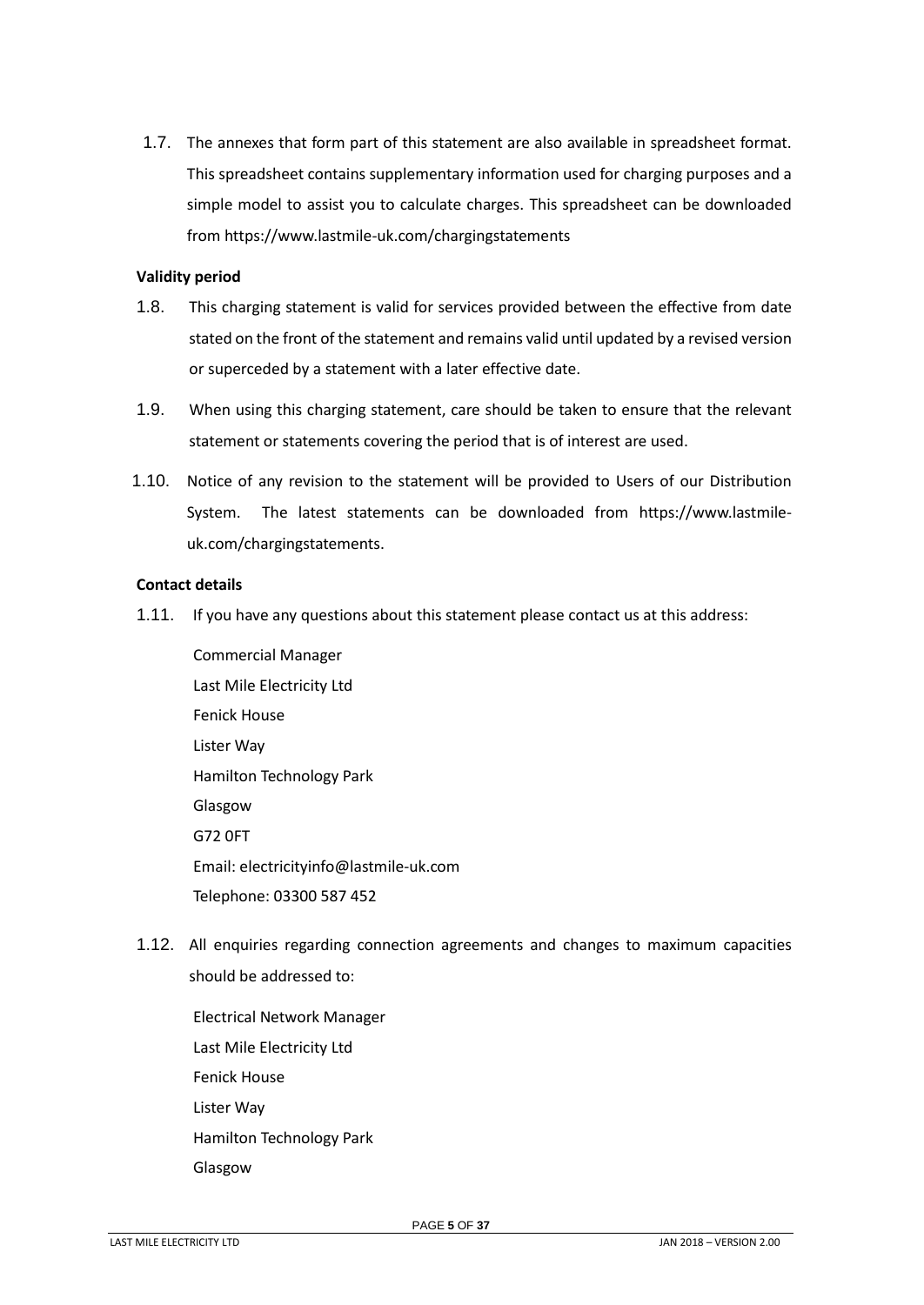G72 0FT

Email: electricityinfo@lastmile-uk.com

Telephone: 03300 587 452

1.13. For all other queries please contact our general enquiries telephone number: 03300 587 452; lines are open 08.30 - 17.00 Monday to Friday.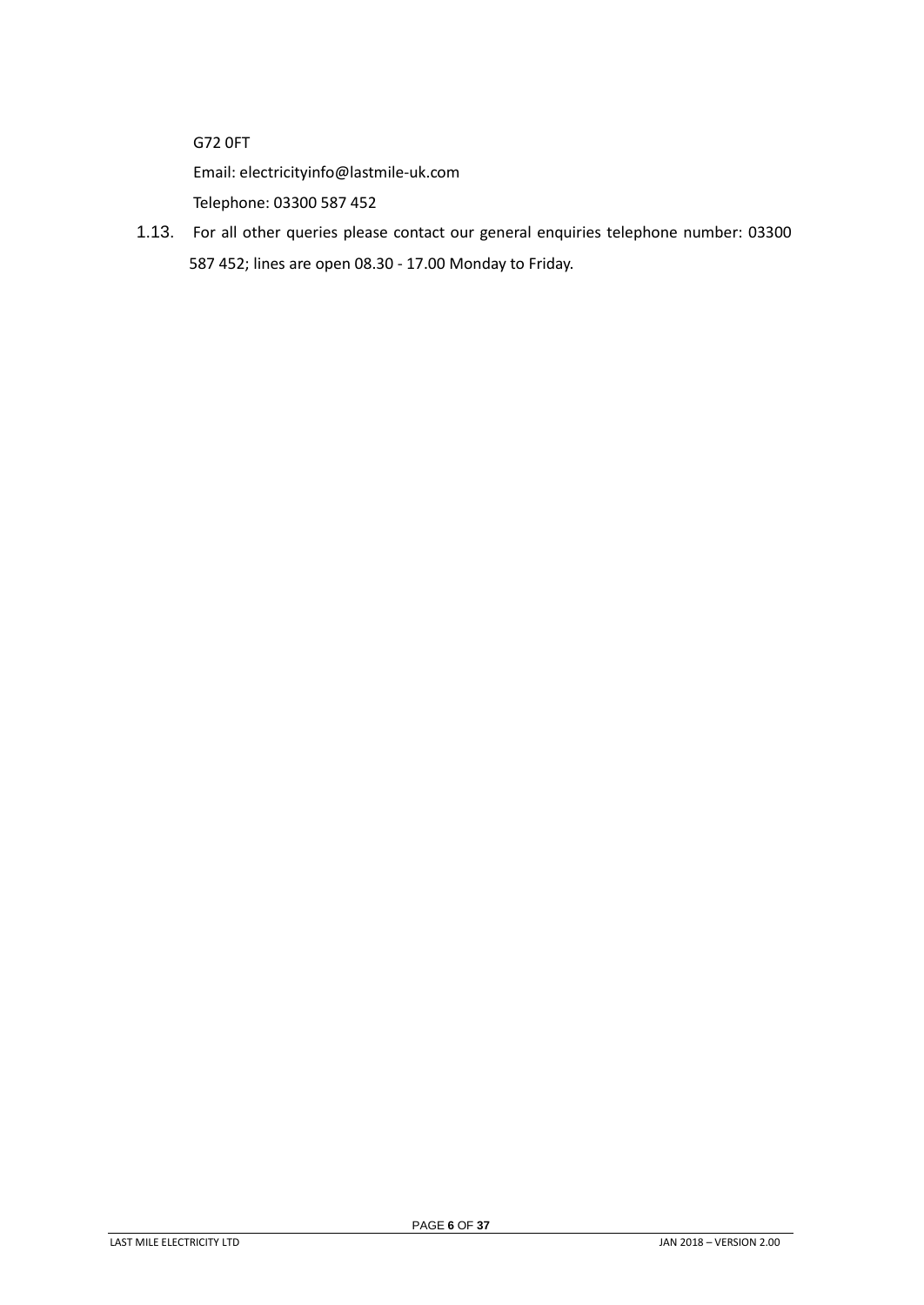# <span id="page-6-0"></span>**2. Charge application and definitions**

- 2.1. The following section details how the charges in this statement are applied and billed to Users of our Distribution System.
- 2.2. We utilise two billing approaches depending on the type of metering data received. The 'Supercustomer' approach is used for Non-Half-Hourly (NHH) metered, NHH unmetered or Half-Hourly (HH) metered premises with whole current metering systems, and all domestic presmises. The 'Site-specific' approach is used for non-domestic current transformer (CT) metered premises or pseudo HH unmetered premises.
- 2.3. Typically, NHH metered or HH metered premises with whole current Metering Systems are domestic and small businesses; premises with non-domestic CT Metering Systems are generally larger businesses or industrial sites; and unmetered premises are normally streetlights.

# <span id="page-6-1"></span>**Supercustomer billing and payment**

- 2.4. Supercustomer billing and payment applies to Meter Point Administration Number (MPAN)s registered as NHH metered, NHH unmetered or aggregated HH metered. The Supercustomer approach makes use of aggregated data obtained from Suppliers using the 'Aggregated Distribution Use of System (DUoS) Report' data flow.
- 2.5. Invoices are calculated on a periodic basis and sent to each User for whom we transport electricity through our distribution system. Invoices are reconciled over a period of approximately 14 months to reflect later and more accurate consumption figures.
- 2.6. The charges are applied on the basis of the LLFC assigned to the MPAN, and the units consumed within the time periods specified in this statement. These time periods may not necessarily be the same as those indicated by the Time Pattern Regimes (TPRs) assigned to the Standard Settlement Configuration (SSC). All LLFCs are assigned at our sole discretion, based on the tariff application rules set out in the appropriate charging methodology or elsewhere in this statement. Please refer to the section 'Incorrectly allocated charges' If you believe the allocated LLFC or tariff is incorrect.

# **Supercustomer charges**

- 2.7. Supercustomer charges include the following components:
	- a fixed charge, pence/MPAN/day; there will be only one fixed charge applied to each MPAN; and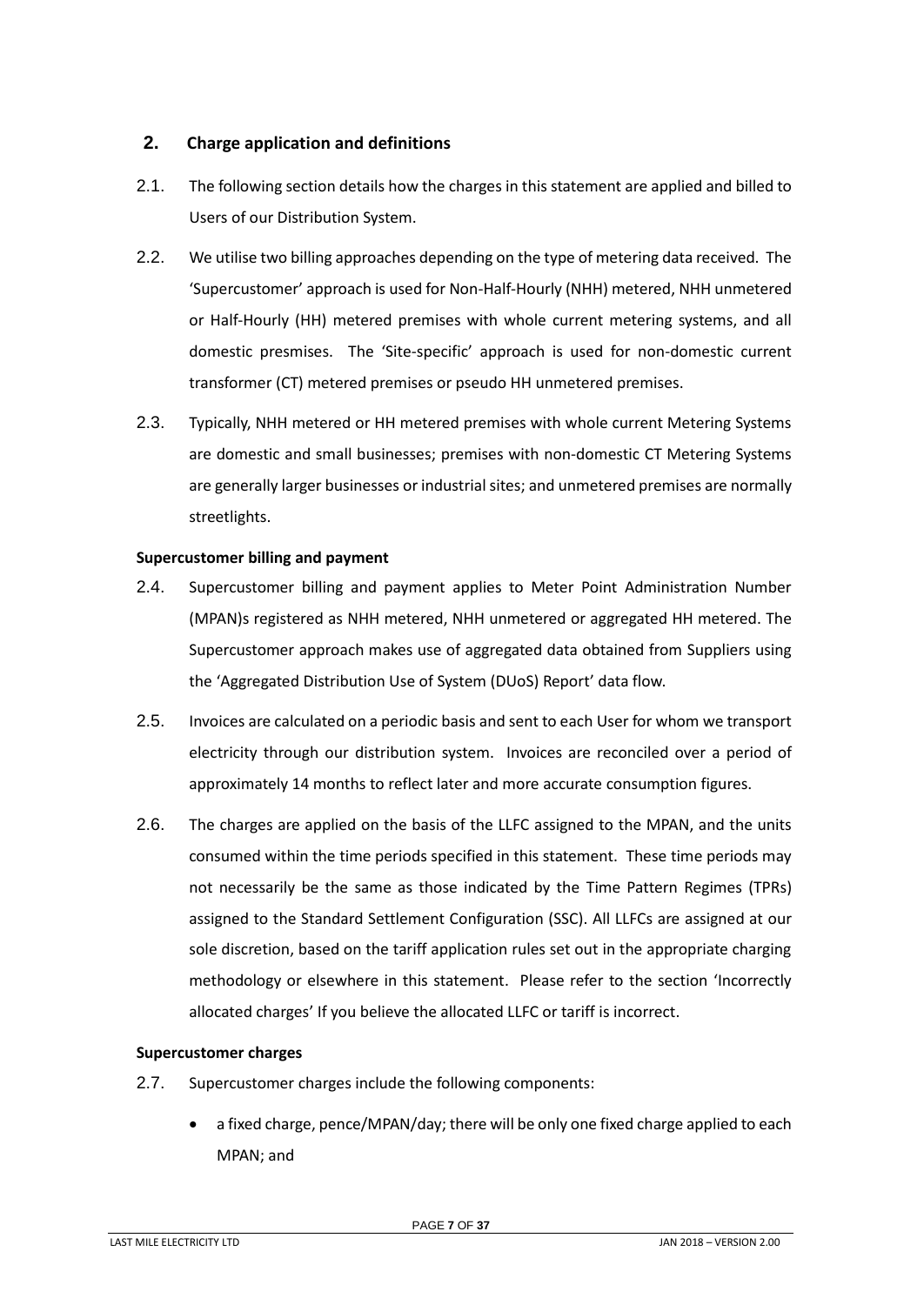- unit charges, pence/kilowatt-hour (kWh); more than one kWh charge may apply depending on the type of tariff for which the MPAN is registered.
- 2.8. Users who supply electricity to a Customer whose MPAN is registered as Measurement Class A, B, F or G will be allocated the relevant charge structure set out in Annex 1.
- 2.9. Measurement Class A charges apply to Exit/Entry Points where NHH metering is used for Settlement.
- 2.10. Measurement Class B charges apply to Exit Points deemed to be suitable as Unmetered Supplies as permitted in the Electricity (Unmetered Supply) Regulations  $2001<sup>4</sup>$  and where operated in accordance with Balancing and Settlement Code (BSC) procedure  $520^5$ .
- 2.11. Measurement Class F charges apply to Exit/Entry Points at domestic premises where HH metering is used for Settlement.
- 2.12. Measurement Class G charges apply to Exit / Entry points at non-domestic premises with whole current metering systems where HH metering is ssed for Settlement.
- 2.13. Identification of the appropriate charge can be made by cross-reference to the LLFC.
- 2.14. Valid Settlement Profile Class(PC) /Standard Settlement Configuration (SSC)/Meter Timeswitch Code (MTC) combinations for LLFCs where the Metering System is Measurement Class A or B are detailed in Market Domain Data (MDD).
- 2.15. Where an MPAN has an invalid Settlement combination, the 'Domestic Unrestricted' fixed and unit charges will be applied as default until the invalid combination is corrected. Where there are multiple SSC/TPR combinations, the default 'Domestic Unrestricted' fixed and unit charges will be applied for each invalid SSC/TPR combination.
- 2.16. The time periods for unit charges where the Metering System is Measurement Class A or B are as specified by the SSC. To determine the appropriate charge rate for each SSC/TPR a lookup table is provided in the spread sheet that accompanies this statement<sup>6</sup>.

<sup>4</sup> The Electricity (Unmetered Supply) Regulations 2001 available fro[m http://www.legislation.gov.uk/uksi/2001/3263/made](http://www.legislation.gov.uk/uksi/2001/3263/made) <sup>5</sup> Balancing and Settlement Code Procedures on unmetered supplies are available fro[m https://www.elexon.co.uk/bsc](https://www.elexon.co.uk/bsc-related-documents/related-documents/bscps/)[related-documents/related-documents/bscps/](https://www.elexon.co.uk/bsc-related-documents/related-documents/bscps/)

<sup>6</sup> Last Mile Electricity Ltd - Schedule of charges and other tables – Version1.0.xlsx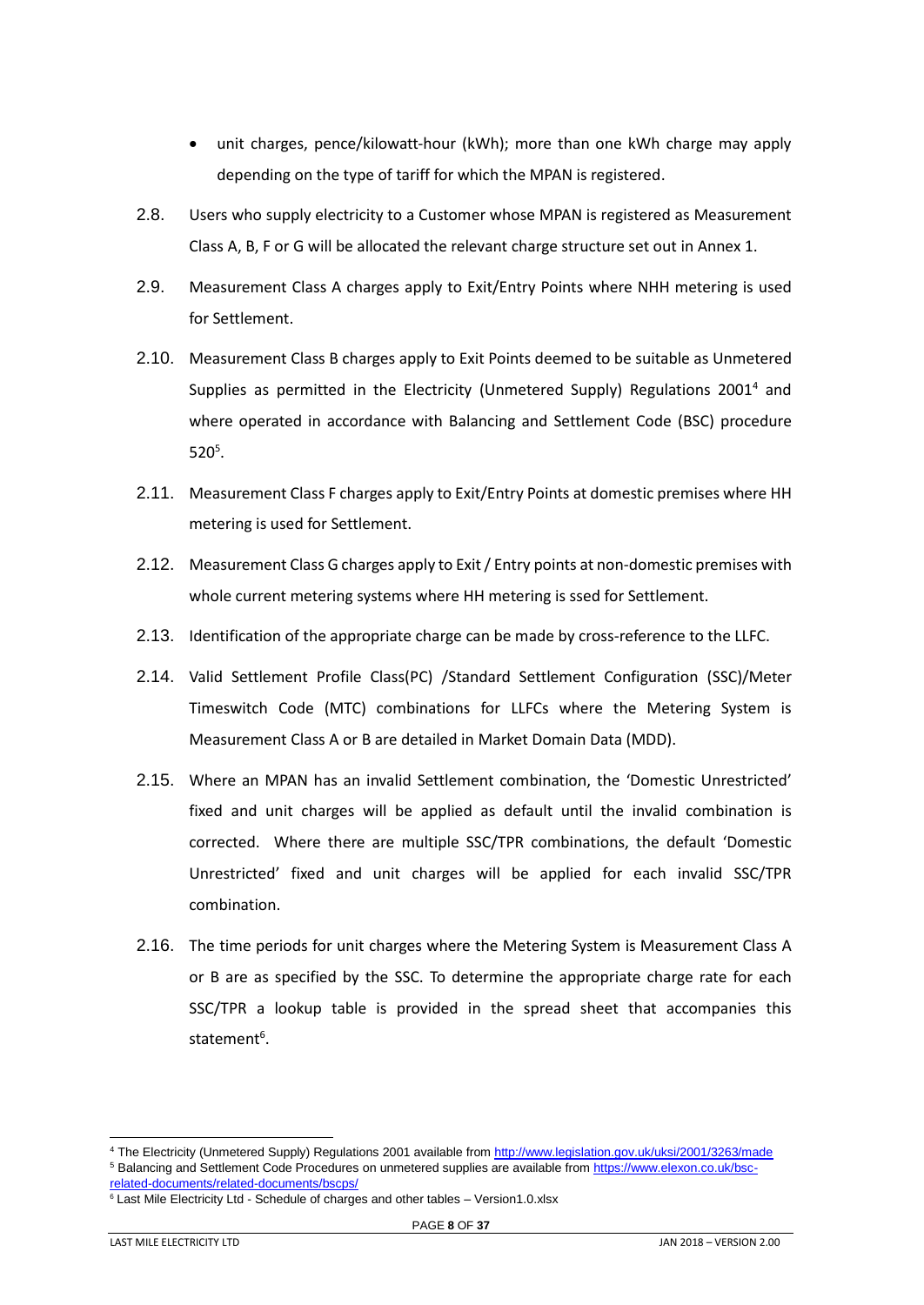- 2.17. The time periods for unit charges where the Metering System is Measurement Class F or G are set out in the table 'Time Bands for Half Hourly Metered Properties' in Annex 1.
- 2.18. The 'Domestic Off-Peak' and 'Small Non-Domestic Off-Peak' charges are additional to either an unrestricted or a two-rate charge.

# <span id="page-8-0"></span>**Site-specific billing and payment**

- 2.19. Site-specific billing and payment applies to MPANs registered as Measurement Class C, D and E or any other relevant Metering System Identifier (MSID). The site-specific billing and payment approach to Use of System (UoS) billing makes use of HH metering data at premise level received through Settlement.
- 2.20. Invoices are calculated on a periodic basis and sent to each User for whom we transport electricity through our Distribution System. Where an account is based on estimated data, the account shall be subject to any adjustment that may be necessary following the receipt of actual data from the User.
- 2.21. The charges are applied on the basis of the LLFCs assigned to the MPAN (or MSID for Central Volume Allocation (CVA) sites), and the units consumed within the time periods specified in this statement. Where MPANs have not been associated, for example when multiple points of connection fed from different sources are used for a single site, the relevant number of fixed charges will be applied/
- 2.22. All LLFCs are assigned at our sole discretion, based on the tariff application rules set out in the appropriate charging methodology or elsewhere in this statement. Please refer to section 'Incorrectly Allocated Charges' if you believe the allocated LLFC or tariff is incorrect. Where an incorrectly applied LLFC is identified, we may at our sole discretion apply the correct LLFC and/or charges.

## **Site-specific billed charges**

- 2.23. Site-specific billed charges may include the following components:
	- a fixed charge, pence/MPAN/day or pence/MSID/day;
	- a capacity charge, pence/kilovolt-ampere(kVA)/day, for Maximum Import Capacity (MIC) and/or Maximum Export Capacity (MEC);
	- an excess capacity charge, pence/kVA/day, if a site exceeds its MIC and/or MEC;
	- unit charges, pence/kWh, more than one unit charge may be applied;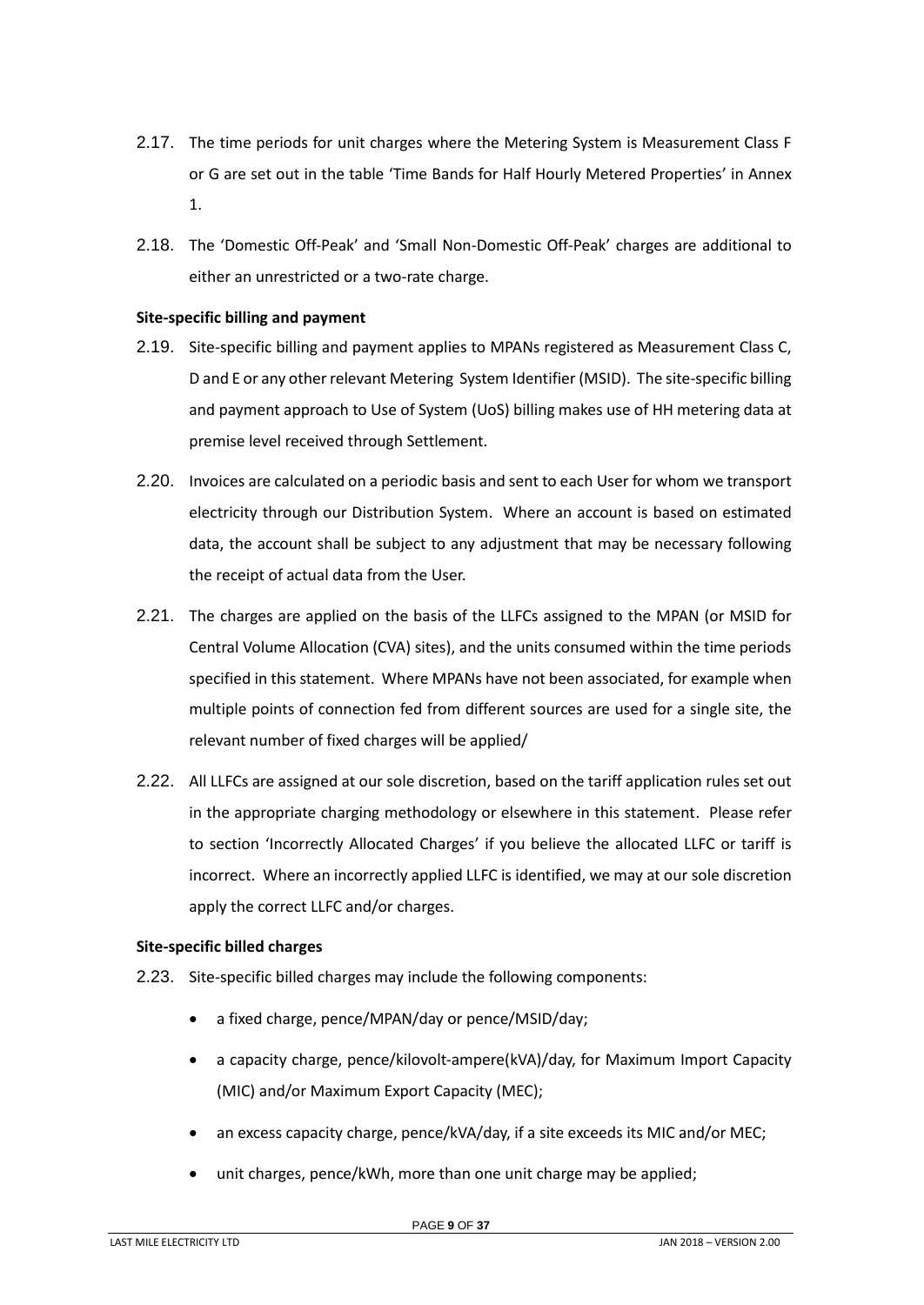and

- an excess reactive power charge, pence/kilovolt-ampere reactive hour(kVArh), for each unit in excess of the reactive charge threshold.
- 2.24. Users who wish to supply electricity to customers whose Metering System is Measurement Class C, D or E or is settled via CVA will be allocated the relevant charge structure dependent upon the voltage and location of the metering point.
- 2.25. Measurement Class C, E or CVA charges apply to Exit/Entry Points where HH metering is used for Settlement purposes, for non-domestic sites that have CT metering.
- 2.26. Measurement Class D charges apply to Exit points deemed to be suitable as Unmetered Supplies as permitted in the Electricity (Unmetered Supply) Regulations 2001 and where operated in accordance with BSC procedure  $520<sup>7</sup>$ .
- 2.27. Fixed charges are generally levied on a pence per MPAN/MSID basis. Where two or more HH MPANs/MSIDs are located at the same point of connection (as identified in the Connection Agreement), with the same LLFC, and registered to the same supplier, only one daily fixed charge will be applied.
- 2.28. LV and HV Designated Properties will be charged in accordance with the CDCM and allocated the relevant charge structure set out in Annex 1.
- 2.29. For LV and HV Designated Properties that utilise a combination of Intermittent or Non-Intermittent generation technologies metered through a single MPAN/MSID we will allocate the tariff based on the dominant technology. The dominant technology will have a higher combined installed capacity as evidenced in ratings contained in the Connection Agreement.
- 2.30. Designated EHV Properties will be charged in accordance with the EDCM and allocated the relevant charge structure set out in Annex 2.
- 2.31. Where LV and HV Designated Properties or Designated EHV Properties have more than one point of connection (as identified in the Connection Agreement) then separate charges will be applied to each point of connection.

<sup>&</sup>lt;sup>7</sup> Balancing and Settlement Code Procedures on unmetered supplies and available fro[m https://www.elexon.co.uk/bsc](https://www.elexon.co.uk/bsc-related-documents/related-documents/bscps/)[related-documents/related-documents/bscps/](https://www.elexon.co.uk/bsc-related-documents/related-documents/bscps/)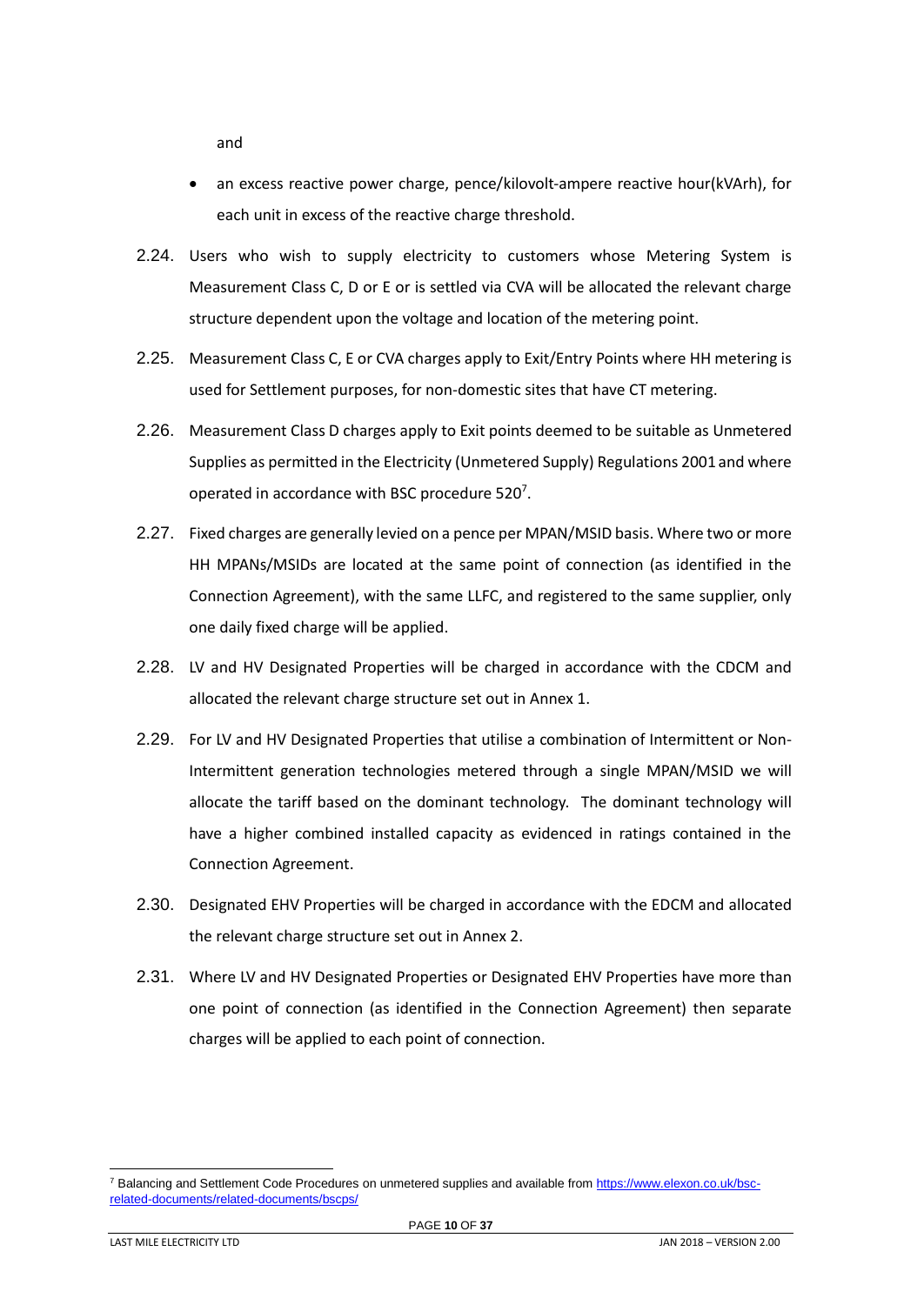2.32. Due to the seasonal nature of charges for Unmetered Supplies, changes between Measurement Classes B and D (or vice versa) shall not be agreed except with effect from 1<sup>st</sup> April in any charging year.

#### **Time periods for half hourly metered properties**

- 2.33. The time periods for the application of unit charges to LV and HV Designated Properties that are HH metered are detailed in Annex 1. We have not issued a notice to change the time bands.
- 2.34. The time periods for the application of unit charges to Designated EHV Properties are detailed in Annex 2. We have not issued a notice to change the time bands.

#### **Time periods for pseudo half-hourly unmetered properties**

2.35. The time periods for the application of unit charges to connections that are pseudo HH metered are detailed in Annex 1. We have not issued a notice to change the time bands.

#### <span id="page-10-0"></span>**Application of capacity charges**

2.36. The following sections explain the application of capacity charges and exceeded capacity charges.

#### **Chargeable capacity**

- 2.37. The chargeable capacity is, for each billing period, the MIC/MEC, as detailed below.
- 2.38. The MIC/MEC will be agreed with us at the time of connection or pursuant to a later change in requirements. Following such an agreement (be it at the time of connection or later) no reduction in MIC/MEC will be allowed for a 12 month period.
- 2.39. Reductions to the MIC/MEC may only be permitted once in a 12 month period. Where MIC/MEC is reduced the new lower level will be agreed with reference to the level of the customer's maximum demand. The new MIC and/or MEC will be applied from the start of the next billing period after the date that the request was received. It should be noted that, where a new lower level is agreed, the original capacity may not be available in the future without the need for network reinforcement and associated charges.
- 2.40. In the absence of an agreement, the chargeable capacity, save for error or omission, will be based on the last MIC and/or MEC previously agreed by the distributor for the relevant premise's connection. A customer can seek to agree or vary the MIC and/or MEC by contacting us using the contact details in section [0.](#page-2-0)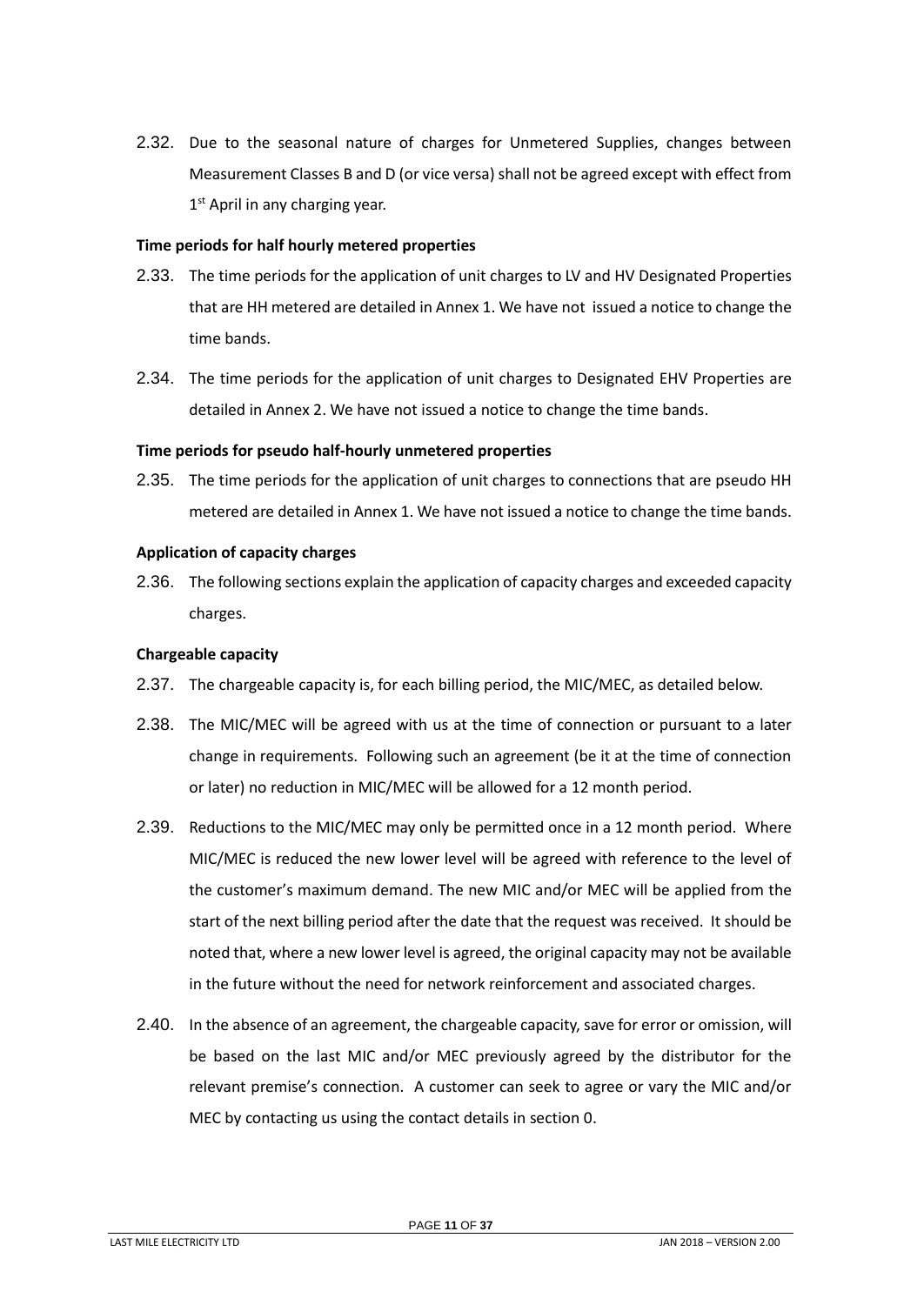## **Exceeded capacity**

2.41. Where a customer takes additional unauthorised capacity over and above the MIC/MEC, the excess will be classed as exceeded capacity. The exceeded portion of the capacity will be charged at the excess capacity charge p/kVA/day rate, based on the difference between the MIC/MEC and the actual capacity used. This will be charged for the full duration of the month in which the breach occurs.

# **Demand exceeded capacity**

Demand exceeded capacity =  $max(2 \times \sqrt{A}I^2 + max(RI, RE)^2 - MIC, 0)$ 

Where:

AI = Active Import (kWh)

RI = Reactive import (kVArh)

RE = Reactive export (kVArh)

MIC = Maximum import capacity (kVA)

- 2.42. Only reactive import and reactive export values occurring at times of active import are used in the calculation. For sites which are importing and exporting in the same HH, ie where active import is not equal to zero and active export is not equal to zero, use zero for reactive import and reactive export when calculating capacity taken.
- 2.43. This calculation is completed for every half hour and the maximum value from the billing period is applied.

## **Generation exceeded capacity**

Generation exceeded capacity =  $max(2 \times \sqrt{AE^2 + max(RI, RE)^2 - MEC,0})$ 

Where:

AE = Active Export (kWh)

RI = Reactive import (kVArh)

RE = Reactive export (kVArh)

MEC = Maximum export capacity (kVA)

2.44. Only reactive import and reactive export values occurring at times of active export are used in the calculation. For sites which are importing and exporting in the same HH, ie

LAST MILE ELECTRICITY LTD JAN 2018 – VERSION 2.00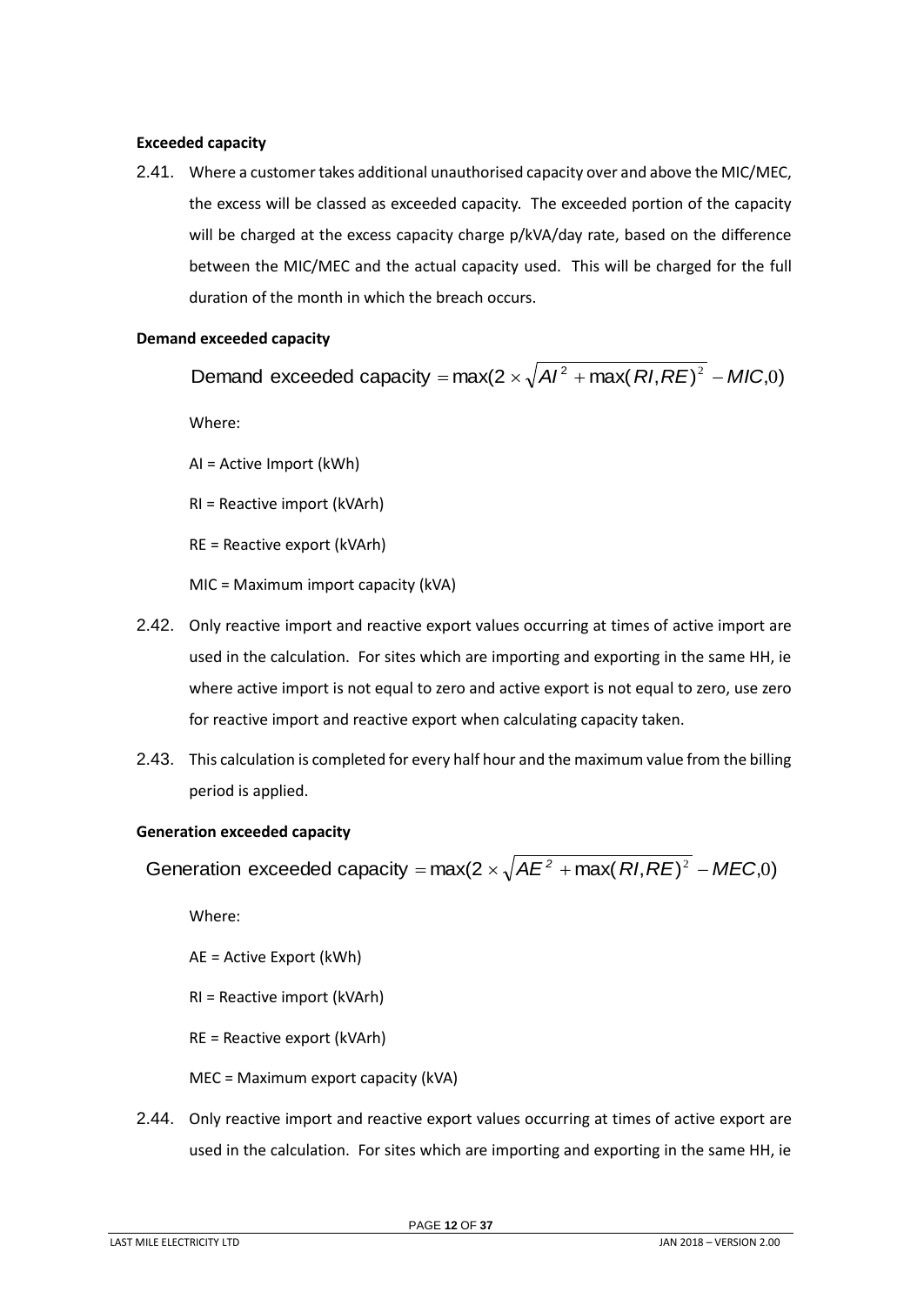where active import is not equal to zero and active export is not equal to zero, use zero for reactive import and reactive export when calculating capacity taken.

2.45. This calculation is completed for every half hour and the maximum value from the billing period is applied.

#### **Standby capacity for additional security on site**

2.46. Where standby capacity charges are applied, the charge will be set at the same rate as that applied to normal MIC. Where, at the customer's request, for additional security of supplies requiring sterilisation of capacity at two different sources of supply, we reserve the right to charge for the capacity held at each source.

#### **Minimum capacity levels**

2.47. There is no minimum capacity threshold.

#### <span id="page-12-0"></span>**Application of charges for excess reactive power**

- 2.48. When an individual HH metered MPAN's reactive power (measured in kVArh) at LV and HV Designated Properties exceeds 33% of total active power (measured in kWh), excess reactive power charges will apply. This threshold is equivalent to an average power factor of 0.95 during the period. Any reactive units in excess of the 33% threshold are charged at the rate appropriate to the particular charge.
- 2.49. Power Factor is calculated as follows:

Cos θ = Power Factor



2.50. The chargeable reactive power is calculated as follows:

## **Demand chargeable reactive power**

Demand chargeable kVArh = max
$$
\left(\max(RI,RE) - \left(\sqrt{\left(\frac{1}{0.95^2} - 1\right)} \times AI\right), 0\right)
$$

Where:

AI = Active import (kWh)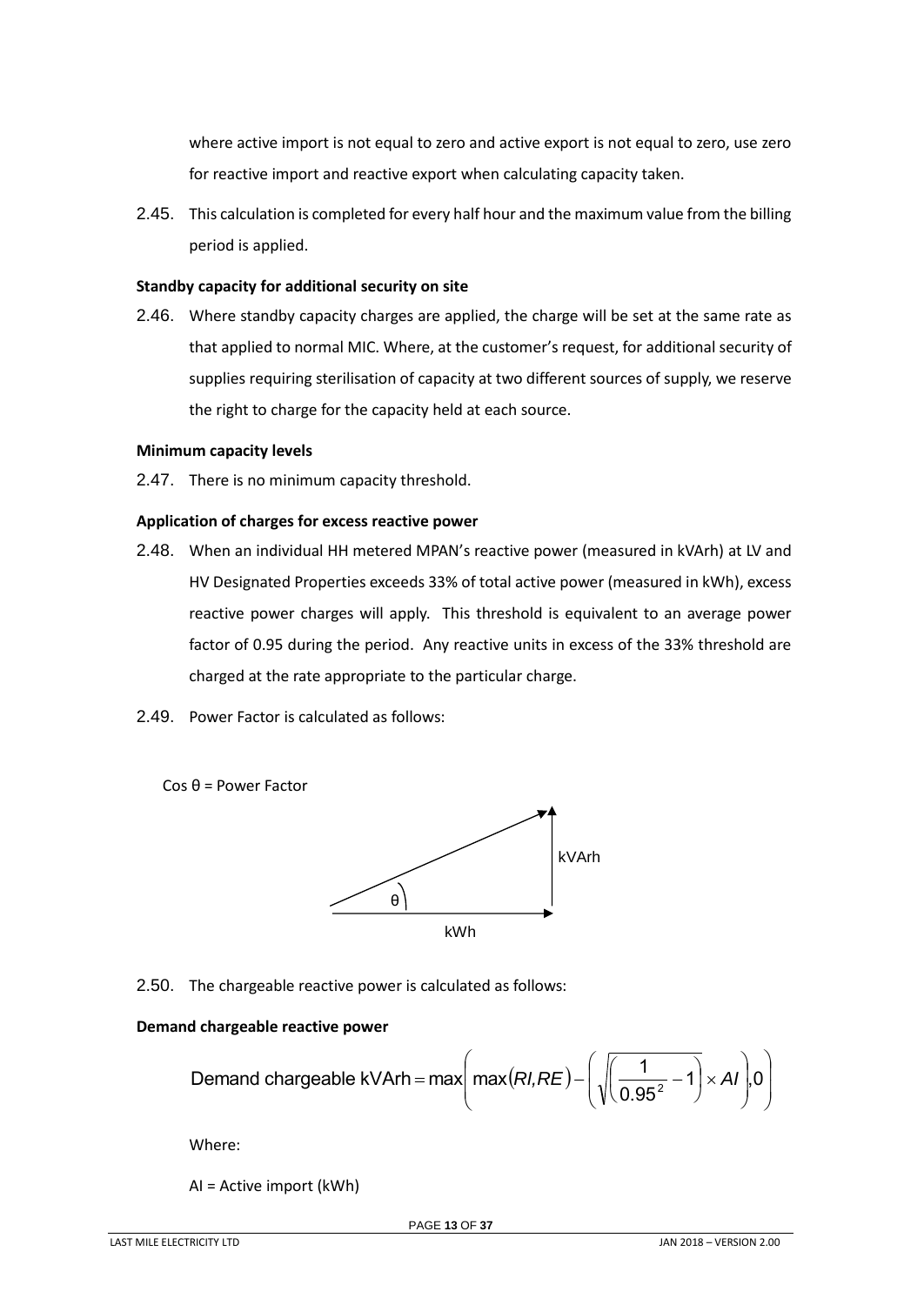RI = Reactive import (kVArh)

RE = Reactive export (kVArh)

- 2.51. Only reactive import and reactive export values occurring at times of active import are used in the calculation. For sites which are importing and exporting in the same HH, ie where active import is not equal to zero and active export is not equal to zero, use zero for reactive import and reactive export when calculating capacity taken.
- 2.52. The square root calculation will be to two decimal places.
- 2.53. This calculation is completed for every half hour and the values summated over the billing period.

## **Generation chargeable reactive power**

$$
Generation chargeablekVArh = max\left(max(RI,RE) - \left(\sqrt{\frac{1}{0.95^2} - 1}\right) \times AE\right)0
$$

Where:

AE = Active Export (kWh)

RI = Reactive Import (kVArh)

RE = Reactive Export (kVArh)

- 2.54. Only reactive import and reactive export values occurring at times of active export are used in the calculation. For sites which are importing and exporting in the same HH, ie where active import is not equal to zero and active export is not equal to zero, use zero for reactive import and reactive export when calculating capacity taken.
- 2.55. The square root calculation will be to two decimal places.
- 2.56. This calculation is completed for every half hour and the values summated over the billing period.

## <span id="page-13-0"></span>**Incorrectly allocated charges**

2.57. It is our responsibility to apply the correct charges to each MPAN/MSID. The allocation of charges is based on the voltage of connection, import/export details including multiple MPANs, metering information and, for some tariffs, the metering location. Where an MPAN/MSID is used for export purposes in relation to an LV or HV Designated Property, the type of generation (intermittent or non-intermittent) also determines the allocation of charges.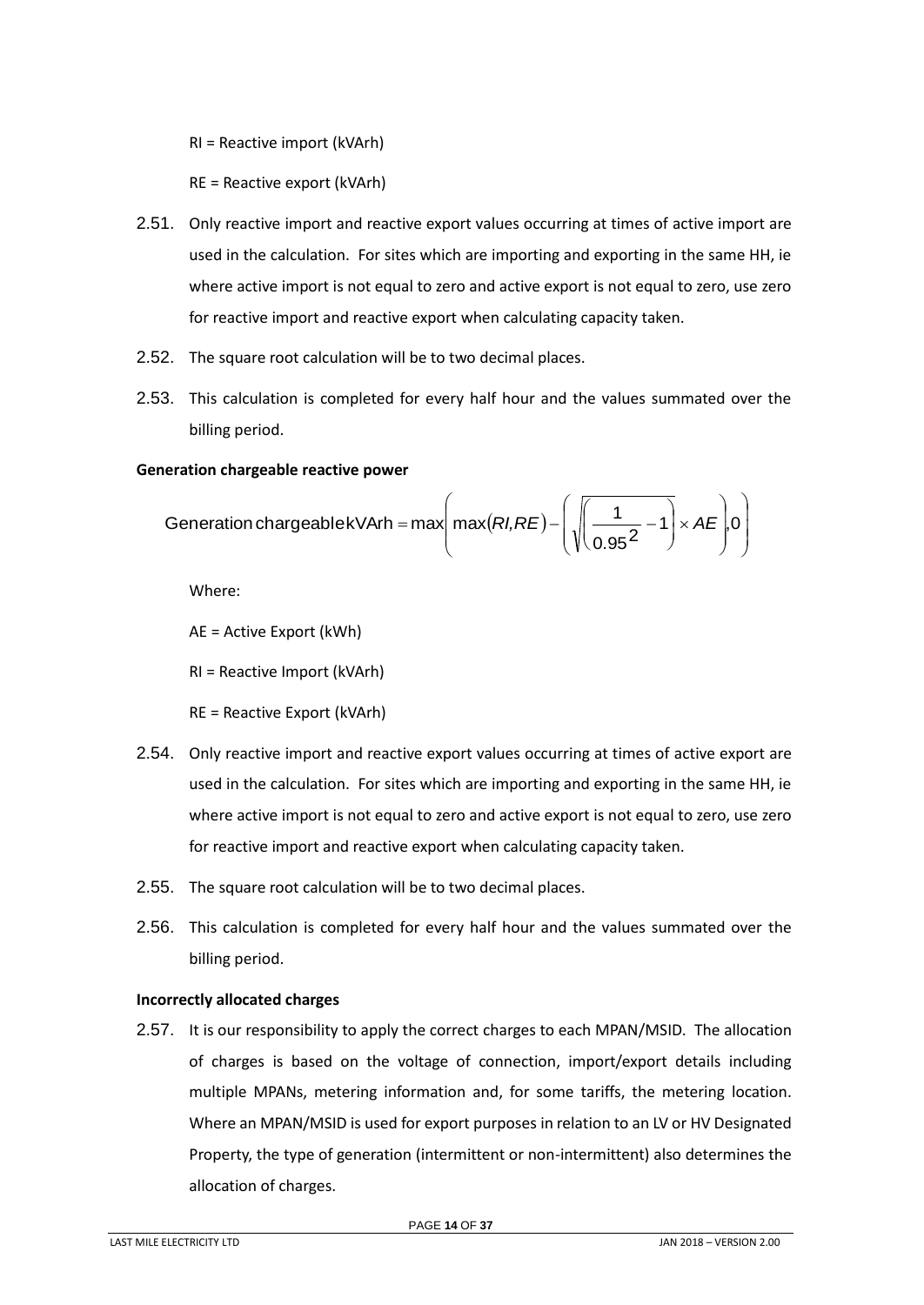- 2.58. We are responsible for deciding the voltage of connection. Generally, this is determined by where the metering is located and where responsibility for the electrical equipment transfers from us to the connected Customer.
- 2.59. The Supplier determines, and provides us with metering information and data. This enables us to allocate charges where there is more than one charge per voltage level. This metering information and data is likely to change over time if, for example, a Supplier changes from a two rate meter to a single rate meter. When we are notified this has happened we will change the allocation of charges accordingly.
- 2.60. If it has been identified that a charge may have been incorrectly allocated due to the metering information and / or data then a request for investigation should be made to the Supplier.
- 2.61. Where it has been identified that a charge may have been incorrectly allocated due to the voltage of connection, import/export details or metering location then a request to investigate the applicable charges should be made to us. Requests from persons other than the Customer or the current Supplier must be accompanied by a Letter of Authority from the Customer; the current Supplier must also acknowledge that they are aware that a request has been made. Any request must be supported by an explanation of why it is believed that the current charge should be changed, along with supporting information, including, where appropriate photographs of metering positions or system diagrams. Any request to correct the current charge that also includes a request for backdating must include justification as to why it is considered appropriate to backdate the change.
- 2.62. An administration charge (covering our reasonable costs) may be made if a technical assessment or site visit is required, but we will not apply any charge where we agree to the change request.
- 2.63. Where we agree that the current LLFC/charge should be changed, then we will allocate the appropriate set of charges for the connection. Any adjustment will be applied from the date of the request, back to the date of the incorrect allocation or; up to the maximum period specified by the Limitation Act (1980) in England and Wales, which covers a six year period from the date of request, and the Prescription and Limitation (Scotland) Act 1973, which covers a five year period from the date of request; whichever is the shorter.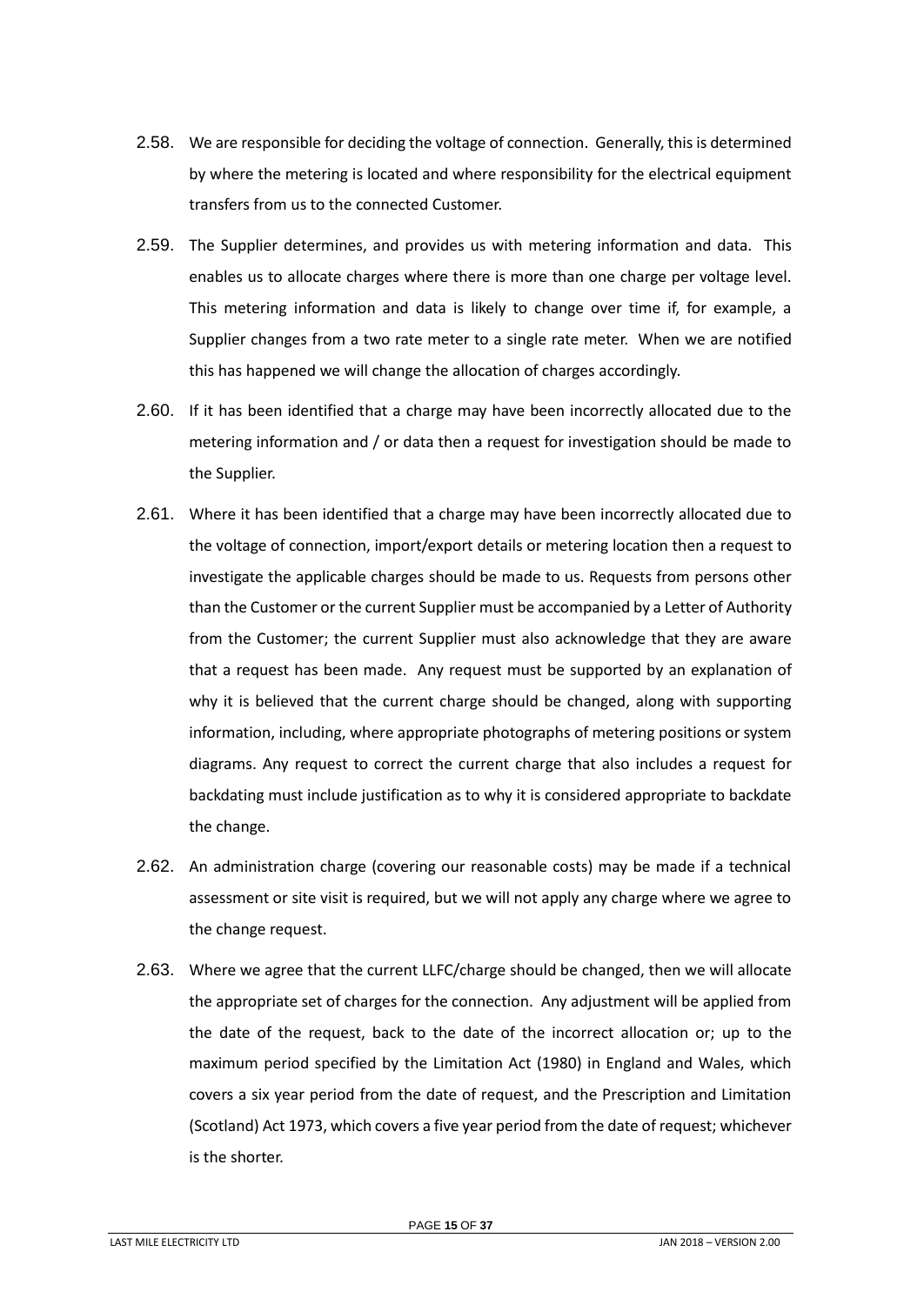- 2.64. Any credit or additional charge will be issued to the relevant Supplier(s) who were effective during the period of change.
- 2.65. Should we reject the request a justification will be provided to the requesting party. We shall not unreasonably withhold or delay any decision on a request to change the charges applied and would expect to confirm our position within three months from the date of request.

## <span id="page-15-0"></span>**Generation charges for pre-2005 designated EHV properties**

- 2.66. Designated EHV Properties that were connected to the distribution system under a pre-2005 connection charging policy are eligible for exemption from UoS charges for generation unless one of the following criteria has been met:
	- 25 years have passed since their first energisation/connection date (i.e. Designated EHV Properties with connection agreements dated prior to 1st April 2005, and for which 25 years has passed since their first energisation/connection date will receive use of system charges for generation from the next charging year following the expiry of their 25 years exemption, (starting 1st April), or
	- the person responsible for the Designated EHV Property has provided notice to us that they wish to opt in to UoS charges for generation.

If a notice to opt in has been provided there will be no further opportunity to opt out.

2.67. Furthermore, if an exempt customer makes an alteration to its export requirement then the customer may be eligible to be charged for the additional capacity required or energy imported or exported. For example, where a generator increases its export capacity the incremental increase in export capacity will attract UoS charges as with other non-exempt generators.

## <span id="page-15-1"></span>**Provision of billing data**

- 2.68. Where HH metering data is required for UoS charging and this is not provided in accordance with the BSC or DCUSA, such metering data shall be provided to us by the User of the system in respect of each calendar month within five working days of the end of that calendar month.
- 2.69. The metering data shall identify the amount of energy conveyed across the Metering System in each half hour of each day and shall separately identify active and reactive import and export. Metering data provided to us shall be consistent with that received through the metering equipment installed.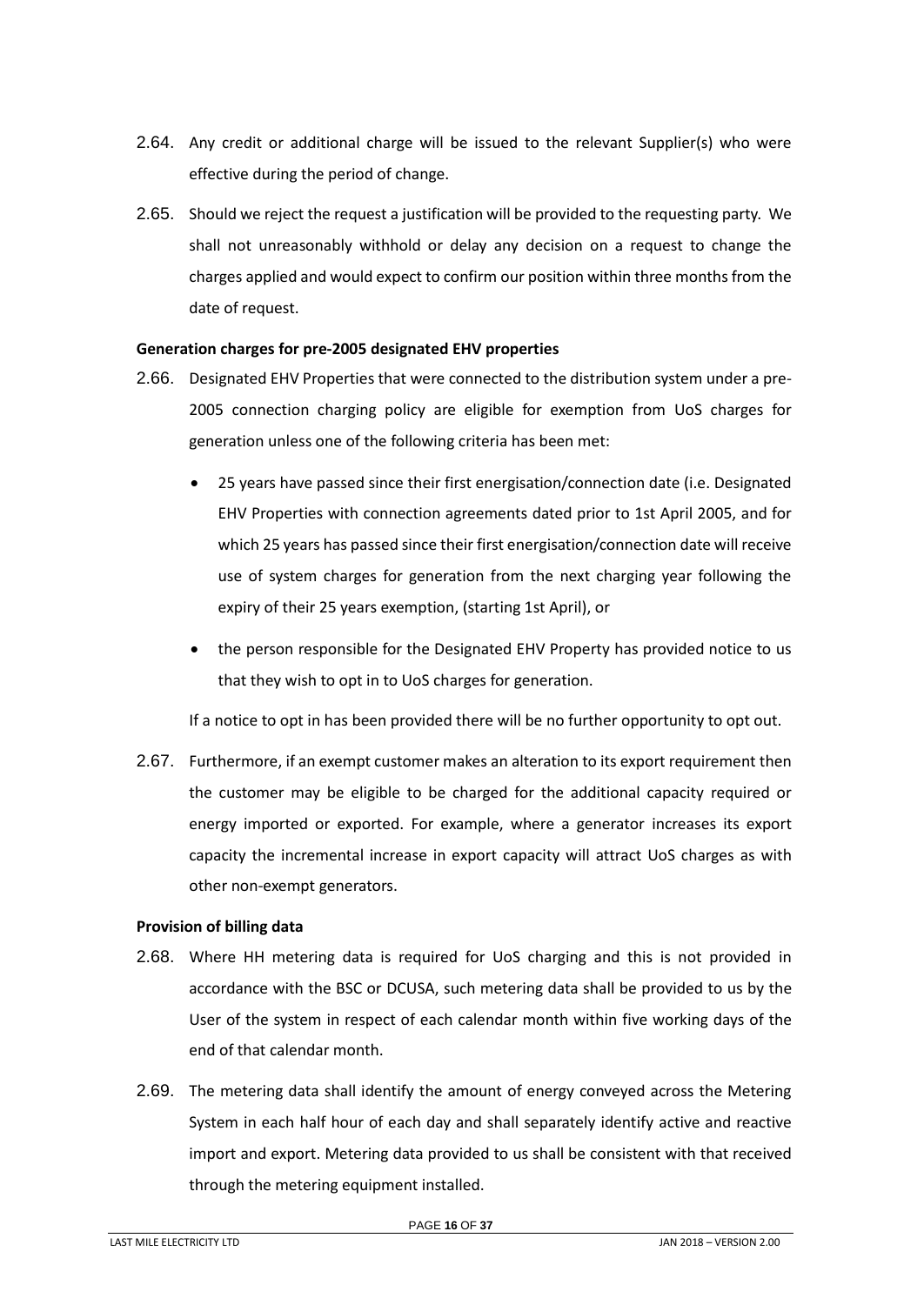- 2.70. Metering data shall be provided in an electronic format specified by us from time to time and, in the absence of such specification, metering data shall be provided in a commaseparated text file in the format of Master Registration Agreement (MRA) data flow D0036<sup>8</sup> (as agreed with us). The data shall be emailed to [electricityinfo@lastmile](mailto:electricityinfo@energetics-uk.com)[uk.com,](mailto:electricityinfo@energetics-uk.com) or sent via the DTN (Data Transfer Network).
- 2.71. We require details of reactive power imported or exported to be provided for all Measurement Class C and E sites. It is also required for CVA sites and Exempt Distribution Network boundaries with difference metering. We reserve the right to levy a charge on Users who fail to provide such reactive data. In order to estimate missing reactive data, a power factor of 0.9 lag will be applied to the active consumption in any half hour.

#### <span id="page-16-0"></span>**Out of area use of system charges**

2.72. Last Mile Electricity do not have a Distribution Service Area.

#### <span id="page-16-1"></span>**Licensed distribution network operator charges**

- 2.73. Licensed Distribution Network Operator (LDNO) charges are applied to LDNOs who operate Embedded Networks on our distribution systems.
- 2.74. The charge structure for LV and HV Designated Properties embedded in networks operated by LDNOs will mirror the structure of the 'All-the-way' Charge and is dependent upon the voltage of connection of each embedded network to the host DNO's network. The same charge elements will apply as those that match the LDNO's end customer charges. The relevant charge structures are set out in Annex 4.
- 2.75. Where an NHH metered MPAN has an invalid Settlement combination, the 'LDNO HV: Domestic Unrestricted' fixed and unit charges will be applied as default until the invalid combination is corrected. Where there are multiple SSC/TPR combinations, the default 'LDNO HV: Domestic Unrestricted' fixed and unit charges will be applied for each invalid SSC/TPR combination.
- 2.76. The charge structure for Designated EHV Properties embedded in networks operated by LDNOs will be calculated individually using the EDCM. The relevant charge structures are set out in Annex 2.
- 2.77. For Nested Networks the relevant charging principles set out in DCUSA Schedule 21 will apply.

<sup>8</sup> MRA Data Transfer Catalogue available from hhtps://dtc.mrasco.com/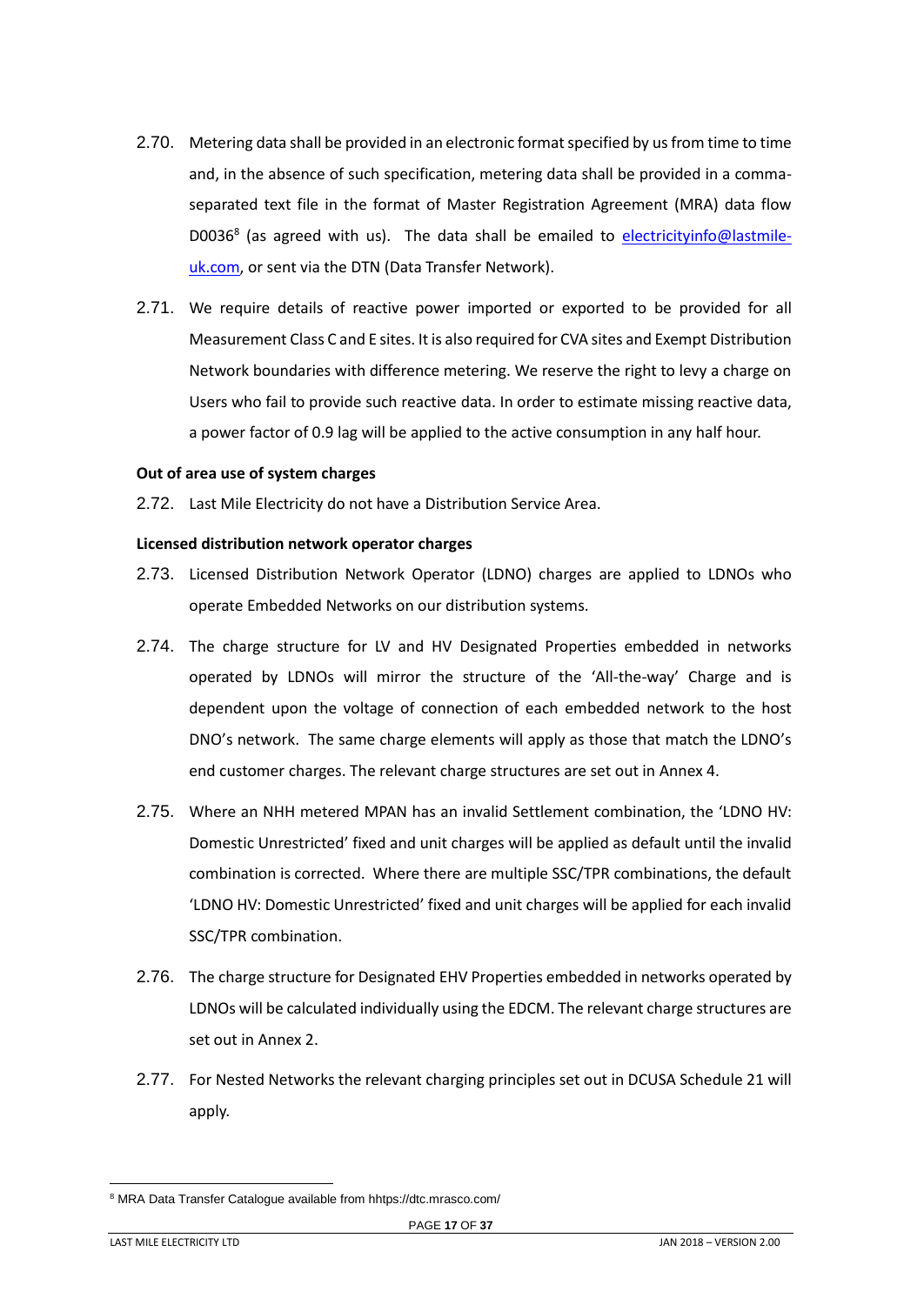#### <span id="page-17-0"></span>**Licence exempt distribution networks**

- 2.78. The Electricity and Gas (Internal Market) Regulations 2011<sup>9</sup> introduced new obligations on owners of licence exempt distribution networks (sometimes called private networks) including a duty to facilitate access to electricity and gas suppliers for customers within those networks.
- 2.79. When customers (both domestic and commercial) are located within a licence exempt distribution network and require the ability to choose their own supplier this is called 'third party access'. These embedded customers will require an MPAN so that they can have their electricity supplied by a Supplier of their choice.
- 2.80. Licence exempt distribution networks owners can provide third party access using either full settlement metering or the difference metering approach.

## **Full settlement metering**

- 2.81. This is where a licence exempt distribution network is set up so that each embedded installation has an MPAN and Metering System and therefore all customers purchase electricity from their chosen Supplier. In this case there are no Settlement Metering Systems at the boundary between the licensed Distribution System and the exempt distribution network.
- 2.82. In this approach our UoS charges will be applied to each MPAN.

## **Difference metering**

2.83. This is where one or more, but not all, Customers on a licence exempt distribution network choose their own Supplier for electricity supply to their premises. Under this approach, the Customers requiring third party access on the licence exempt distribution network will have their own MPAN and must have a HH Metering System.

## **Gross settlement**

2.84. Where one of our MPANs (prefix 26) is embedded within a licence exempt distribution network connected to our Distribution System, and difference metering is in place for Settlement purposes and we receive gross measurement data for the boundary MPAN, we will continue to charge the boundary MPAN Supplier for use of our Distribution System. No charges will be levied by us directly to the Customer or Supplier of the embedded MPAN(s) connected within the licence exempt distribution network.

<sup>&</sup>lt;sup>9</sup> The Electricity and Gas (Internal Market) Regulations 2011 available from http:/www.legislation.gov.uk/uksi/2011/2704/contents/made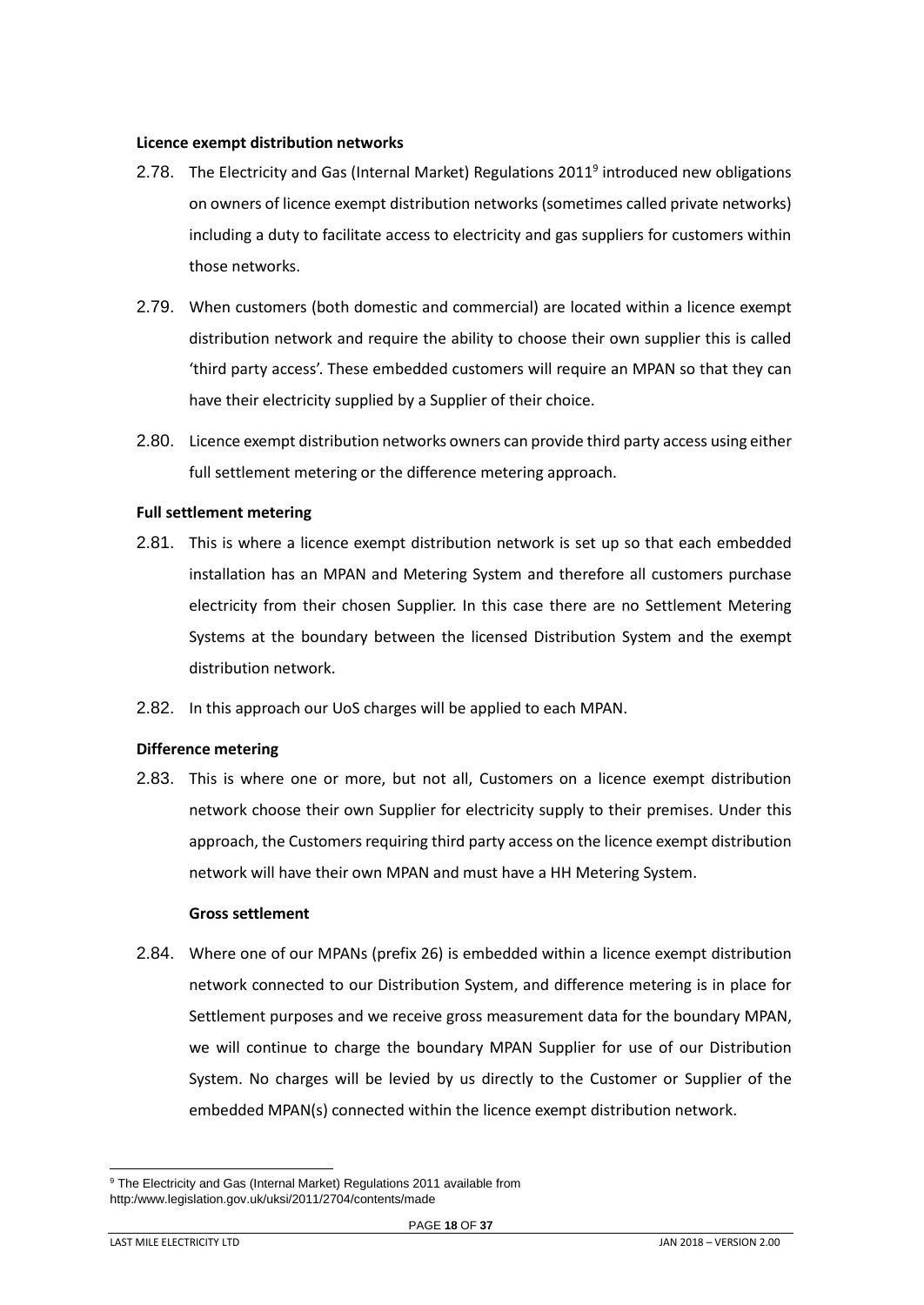- 2.85. We require that gross metered data for the boundary of the connection is provided to us. Until a new industry data flow is introduced for the sending of such gross data, gross metered data shall:
	- be provided in a text file in the format of the D0036 MRA data flow;
	- the text file shall be emailed to electricityinfo@lastmile-uk.com
	- the title of the email should also contain the phrase "gross data for difference metered private network", and contain the metering reference specified by us in place of the Settlement MPAN; and
	- the text filename shall be formed of the metering reference specified by us followed by a hyphen and followed by a timestamp in the format YYYYMMDDHHMMSS and followed by ".txt".
- 2.86. For the avoidance of doubt, the reduced difference metered measurement data for the boundary connection that is to enter Settlement should continue to be sent using the Settlement MPAN.

# **Net Settlement**

2.87. Where one of our MPANs (prefix 26) is embedded within a licence exempt distribution network connected to one of our Distribution Systems, and difference metering is in place for Settlement purposes, and we do **not** receive gross measurement data for the boundary MPAN, we will charge the boundary MPAN Supplier based on the net measurement for use of our Distribution System. Charges will also be levied directly to the Supplier of the embedded MPAN(s) connected within the licence exempt distribution network based on the actual data received.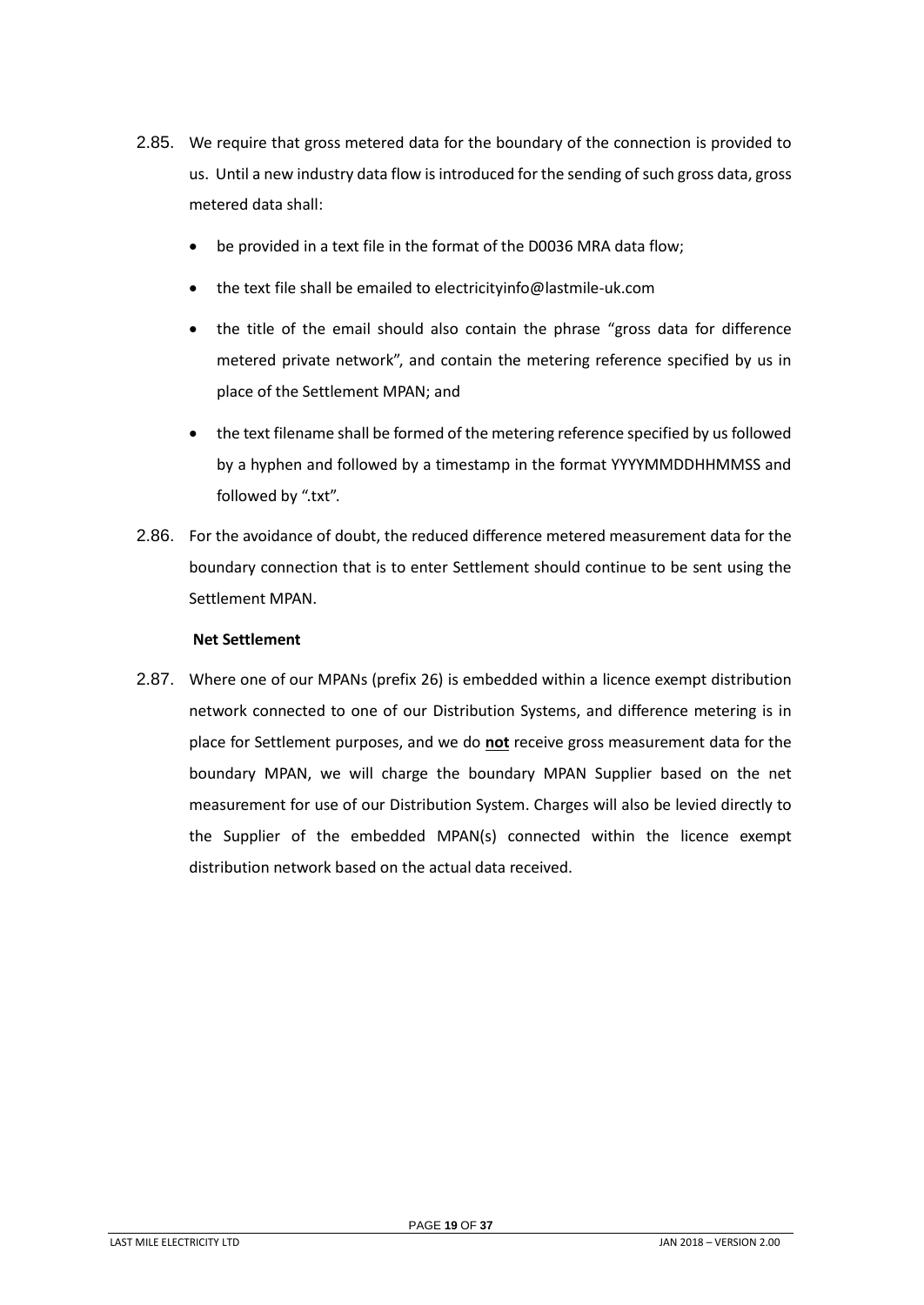# <span id="page-19-0"></span>**3. Schedule of charges for use of the distribution system**

- 3.1. Tables listing the charges for use of our Distribution System are published in the annexes to this document.
- 3.2. These charges are also listed in a spreadsheet which is published with this statement and can be downloaded from https://www.lastmile-uk.com/chargingstatements
- 3.3. Annex 1 contains charges applied to LV and HV Designated Properties.
- 3.4. Annex 2 contains the charges applied to our Designated EHV Properties and charges applied to LDNOs for Designated EHV Properties connected within their embedded Distribution System.
- 3.5. Annex 3 contains details of any preserved and additional charges that are valid at this time. Preserved charges are mapped to an appropriate charge and are closed to new customers.
- 3.6. Annex 4 contains the charges applied to LDNOs in respect of LV and HV Designated Properties connected in their embedded Distribution System.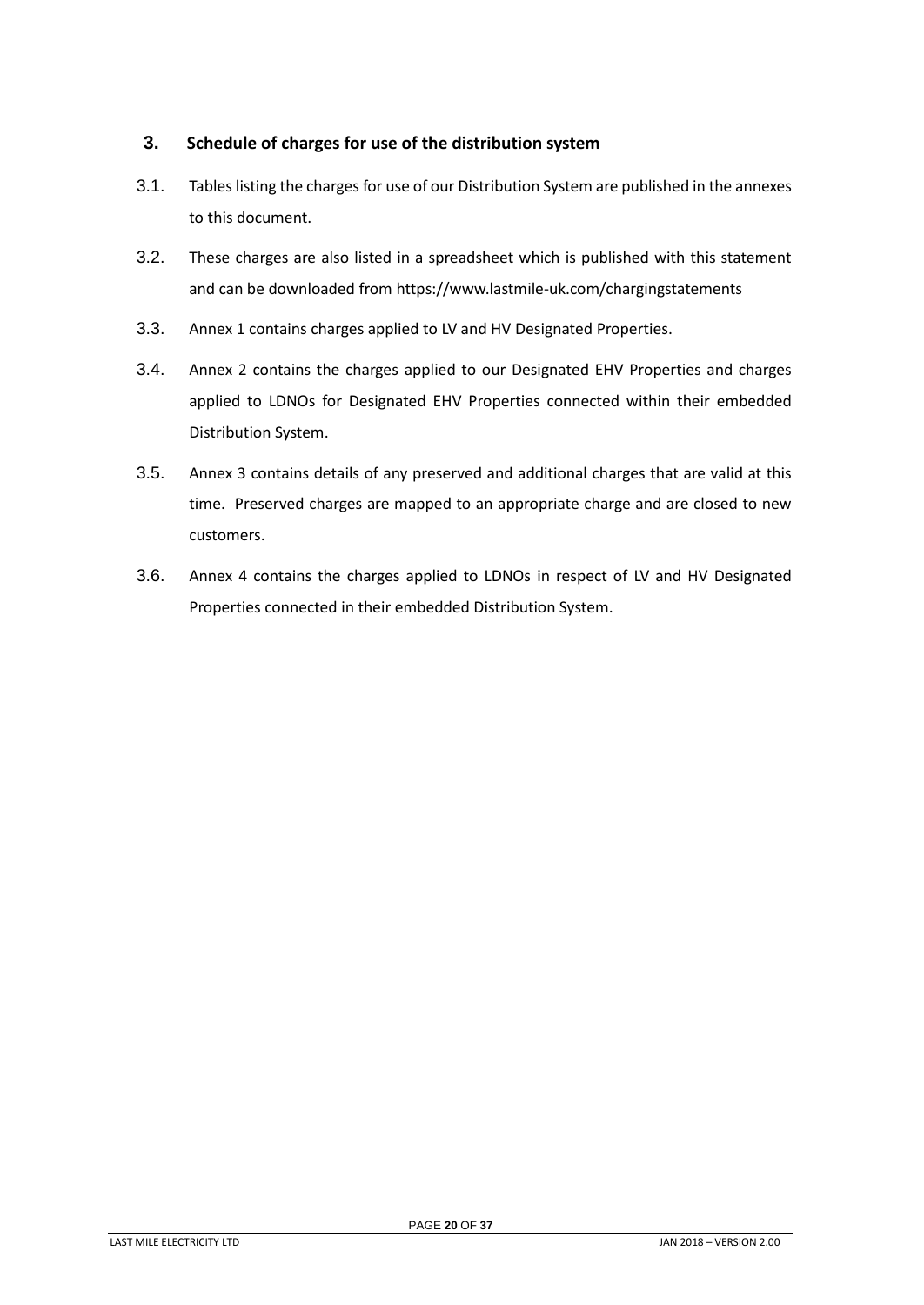# <span id="page-20-0"></span>**4. Schedule of line loss factors**

# <span id="page-20-1"></span>**Role of line loss factors in the supply of electricity**

- 4.1. Electricity entering or exiting our Distribution System is adjusted to take account of energy that is lost<sup>10</sup> as it is distributed through the network. This adjustment does not affect distribution charges but is used in energy settlement to take metered consumption to a notional Grid Supply Point so that Suppliers' purchases take account of the energy lost on the Distribution System.
- 4.2. We are responsible for calculating the Line Loss Factors<sup>11</sup> (LLFs) and providing these to Elexon. Elexon is the company that manages the BSC.
- 4.3. LLFs are used to adjust the Metering System volumes to take account of losses on the Distribution System.

# <span id="page-20-2"></span>**Calculation of line loss factors**

- 4.4. LLFs are calculated in accordance with BSC procedure 128. BSCP 128 sets out the procedures and principles by which our LLF methodology must comply. It also defines the procedure and timetable by which LLFs are reviewed and submitted.
- 4.5. LLFs are calculated for a set number of time periods during the year, using either a generic method or a site-specific method. The generic method is used for sites connected at LV or HV and the site-specific method is used for sites connected at EHV or where a request for site- specific LLFs has been agreed. Generic LLFs will be applied as a default to all new EHV sites until sufficient data is available for a site-specific calculation.
- 4.6. The definition of EHV used for LLF purposes differs from the definition used for defining Designated EHV Properties in the EDCM. The definition used for LLF purposes can be found in our LLF methodology.
- 4.7. The Elexon website<sup>12</sup> (contains more information on LLFs.

 $10$  Energy can be lost for technical and non-technical reasons and losses normally occur by heat dissipation through power flowing in conductors and transformers. Losses can also reduce if a customer's action reduces power flowing in the distribution network. This might happen when a customer generates electricity and the produced energy is consumed locally.

<sup>&</sup>lt;sup>11</sup> Also referred to as Loss Adjustment Factors.

<sup>&</sup>lt;sup>12</sup> The following page has links to BSCP128 and to out LLF methodology: http://www.elexon.co.uk/reference/technicaloperations/losses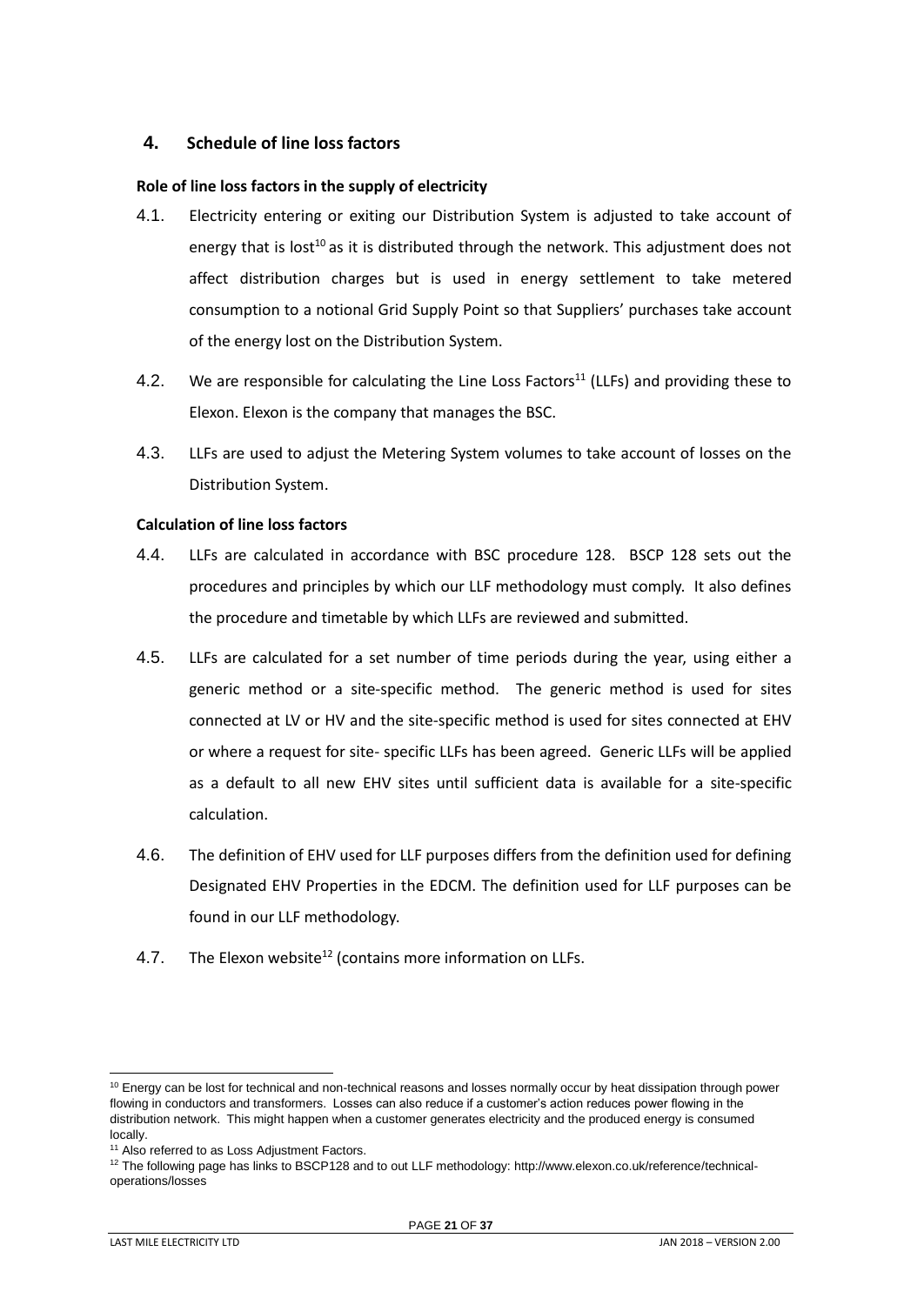#### <span id="page-21-0"></span>**Publication of Line loss factors**

- 4.8. The LLFs used in Settlement are published on the Elexon Portal.<sup>13</sup> The website contains the LLFs in standard industry data formats and in a summary form. A user guide with details on registering and using the portal is also available.
- 4.9. BSCP128 sets out the timetable by which LLFs are submitted and audited. The submission and audit occurs between September and December in the year prior to the LLFs becoming effective. Only after the completion of the audit at the end of December and BSC approval are the final LLFs published.
- 4.10. At the time that this charging statement is first published, Annex 5 will be intentionally left blank, as this statement is published a complete year before the LLFs have been calculated and audited. Once the final BSCP 128 Audit Report has been received, we will issue an updated version of Annex 5 containing the audited LLF values.
- 4.11. When using the tables in Annex 5, reference should be made to the LLFC allocated to the MPAN to find the appropriate values.

<sup>&</sup>lt;sup>13</sup> The Elexon Portal can be accessed from www.elexonportal.co.uk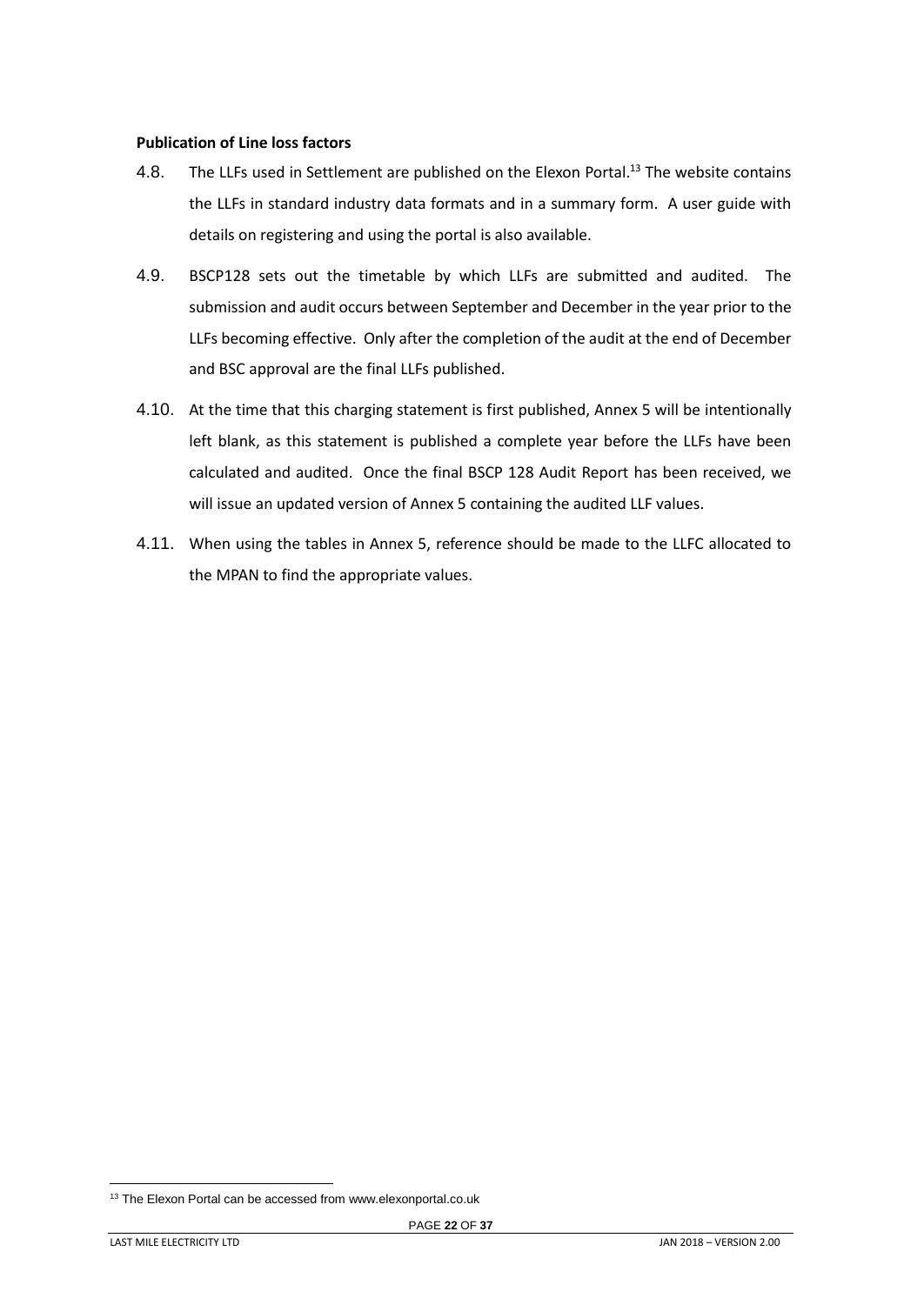# <span id="page-22-0"></span>**5. Notes for Designated EHV Properties**

#### <span id="page-22-1"></span>**EDCM network group costs**

- 5.1. Last Mile Electricity Ltd does not have any designated EHV Properties.
- 5.2. A new connection will result in changes to current network utilisations, which will then form the basis of future prices. The charge determined will not necessarily be the charge in subsequent years because of the interaction between new and existing network connections and any other changes made to our Distribution System which may affect charges.

#### <span id="page-22-2"></span>**Charges for new Designated EHV Properties**

- 5.3. Charges for any new Designated EHV Properties calculated after publication of the current statement will be published on our website in an addendum to that statement as and when necessary. The addendum will include charge information of the type found in Annex 2, and LLFs as found in Annex 5.
- 5.4. The form of the addendum is detailed in Annex 6 to this statement.
- 5.5. The addendum will also be sent to all relevant DCUSA parties (i.e. the registered Supplier) and where requested the Customer.
- 5.6. The new Designated EHV Properties' charges will be added to Annex 2 in the next full statement released.

## <span id="page-22-3"></span>**Charges for amended Designated EHV Properties**

5.7. Where an existing Designated EHV Property is modified and energised in the charging year, we may revise the EDCM charges for the modified Designated EHV Property. If revised charges are appropriate, an addendum will be sent to relevant DCUSA parties and published as a revised 'Schedule of Charges and Other Tables' spreadsheet on our website. The modified Designated EHV Property charges will be added to Annex 2 in the next full statement released.

#### <span id="page-22-4"></span>**Demand-side management**

5.8. Last Mile Electricity Ltd does not offer 'Demand Side Management.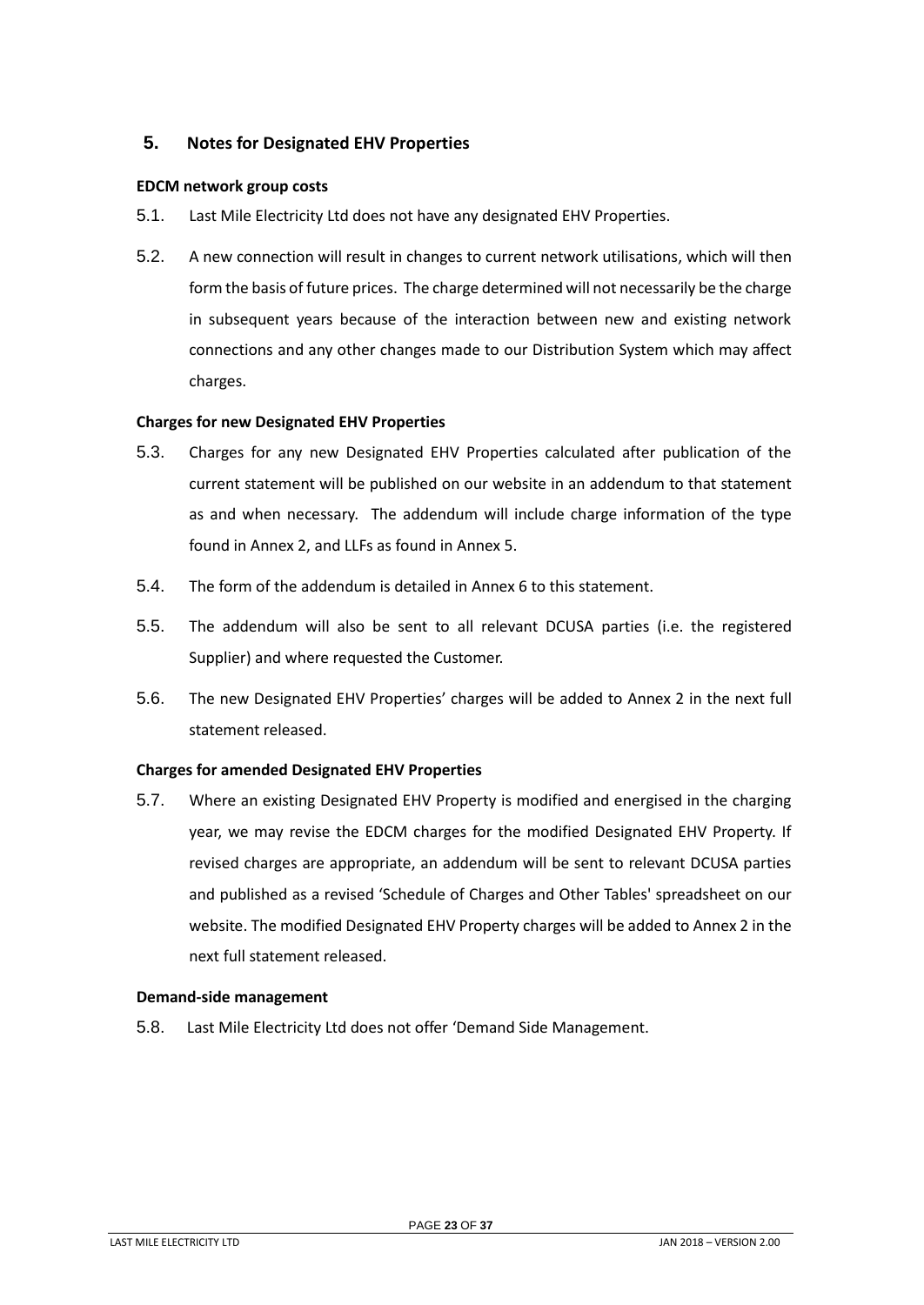# <span id="page-23-0"></span>**6. Electricity distribution rebates**

6.1. We have neither given nor announced any DUoS rebates to Users in the 12 months preceding the date of publication of this revision of the statement.

# <span id="page-23-1"></span>**7. Accounting and administration services**

- 7.1. We reserve the right to impose payment default remedies. The remedies are as set out in DCUSA where applicable or else as detailed in the following paragraph.
- 7.2. If any invoices that are not subject to a valid dispute remain unpaid on the due date, late payment interest (calculated at base rate plus 8%) and administration charges may be imposed.
- 7.3. Our administration charges are detailed in the following table. These charges are set at a level which is in line with the Late Payment of Commercial Debts Act;

| <b>Size of Unpaid Debt</b> | <b>Late Payment Fee</b> |
|----------------------------|-------------------------|
| Up to £999.99              | £40.00                  |
| £1,000 to £9,999.99        | £70.00                  |
| £10,000 or more            | £100.00                 |

# <span id="page-23-2"></span>**8. Charges for electrical plant provided ancillary to the grant of use of system**

8.1. None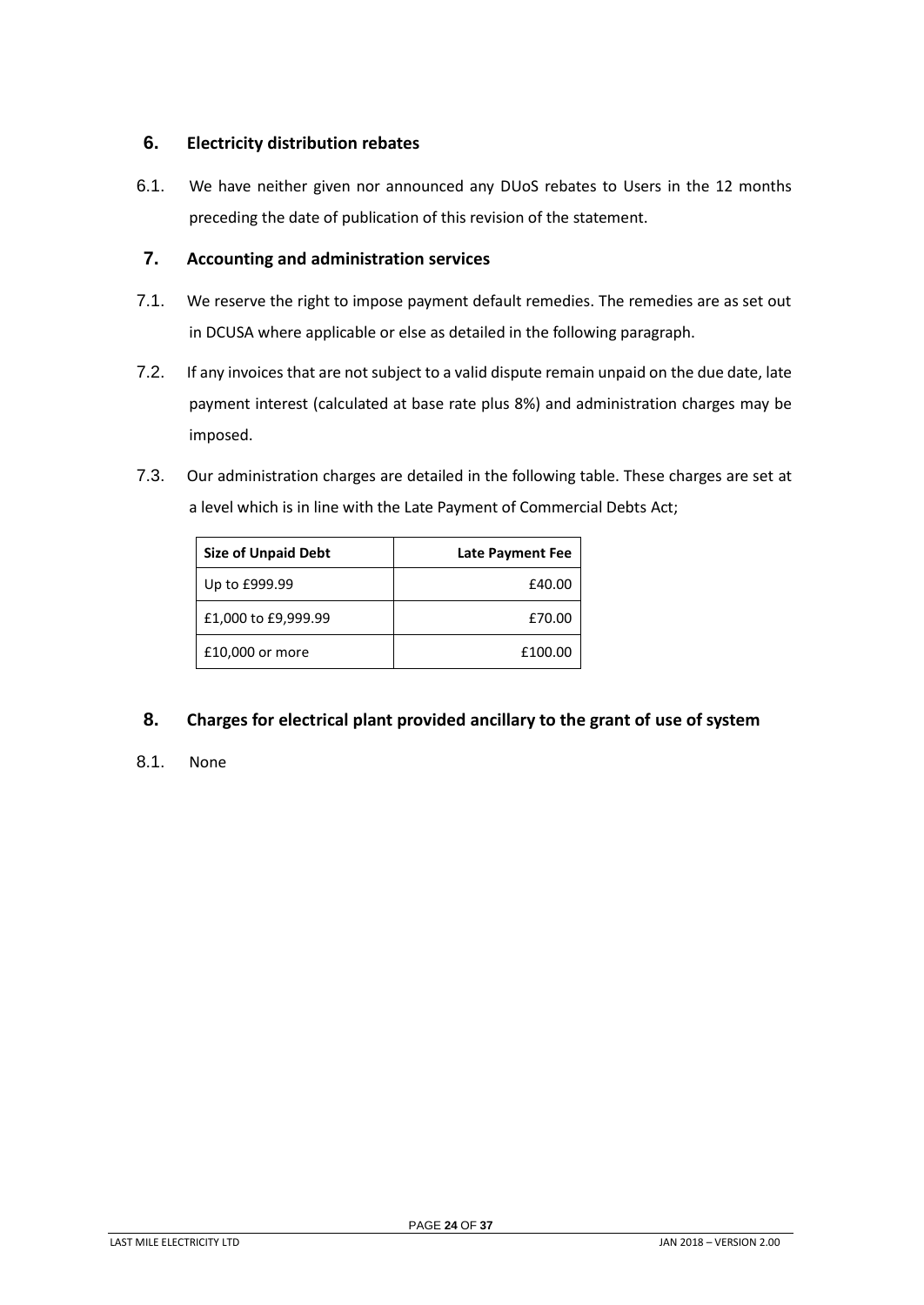# <span id="page-24-0"></span>**Appendix 1 - Glossary**

1.1. The following definitions, which can extend to grammatical variations and cognate expressions, are included to aid understanding:

| <b>Term</b>                                                    | <b>Definition</b>                                                                                                                                                                                                                                                                                               |
|----------------------------------------------------------------|-----------------------------------------------------------------------------------------------------------------------------------------------------------------------------------------------------------------------------------------------------------------------------------------------------------------|
| All-the-way Charge                                             | A charge that is applicable to an end user rather than an LDNO. An<br>end user in this context is a Supplier/User who has a registered<br>MPAN or MSID and is using the Distribution System to transport<br>energy on behalf of a Customer.                                                                     |
| <b>Balancing and Settlement Code</b><br>(BSC)                  | The BSC contains the governance arrangements for electricity<br>balancing and settlement in Great Britain. An overview document<br>is available from<br>www.elexon.co.uk/ELEXON Documents/trading arrangements.pdf.                                                                                             |
| <b>Common Distribution Charging</b><br>Methodology (CDCM)      | The CDCM used for calculating charges to Designated Properties as<br>required by standard licence condition 13A of the electricity<br>distribution licence.                                                                                                                                                     |
| <b>Connection Agreement</b>                                    | An agreement between an LDNO and a Customer which provides<br>that that Customer has the right for its connected installation to be<br>and remain directly or indirectly connected that LDNO's<br>Distribution System.                                                                                          |
| Central volume allocation (CVA)                                | As defined in the BSC.                                                                                                                                                                                                                                                                                          |
|                                                                | A person to whom a User proposes to supply, or for the time being<br>supplies, electricity through an exit point, or from who, a User or<br>any relevant exempt supplier, is entitled to recover charges,<br>compensation or an account of profits in respect of electricity<br>supplied through an exit point; |
| Customer                                                       | Or                                                                                                                                                                                                                                                                                                              |
|                                                                | A person from whom a User purchases, or proposes to purchase,<br>electricity, at an entry point (who may from time to time be<br>supplied with electricity as a Customer of that User (or another<br>electricity supplier) through an exit point).                                                              |
| <b>Designated EHV Properties</b>                               | As defined in standard condition 13B of the Electricity Distribution<br>Licence.                                                                                                                                                                                                                                |
| <b>Designated Properties</b>                                   | As defined in standard condition 13A of the Electricity Distribution<br>Licence.                                                                                                                                                                                                                                |
| Distribution Connection and Use<br>of System Agreement (DCUSA) | The DCUSA is a multi-party contract between the licensed<br>electricity distributors, suppliers, generators and Offshore<br>Transmission Owners of Great Britain.<br>It is a requirement that all licensed electricity distributors and<br>suppliers become parties to the DCUSA.                               |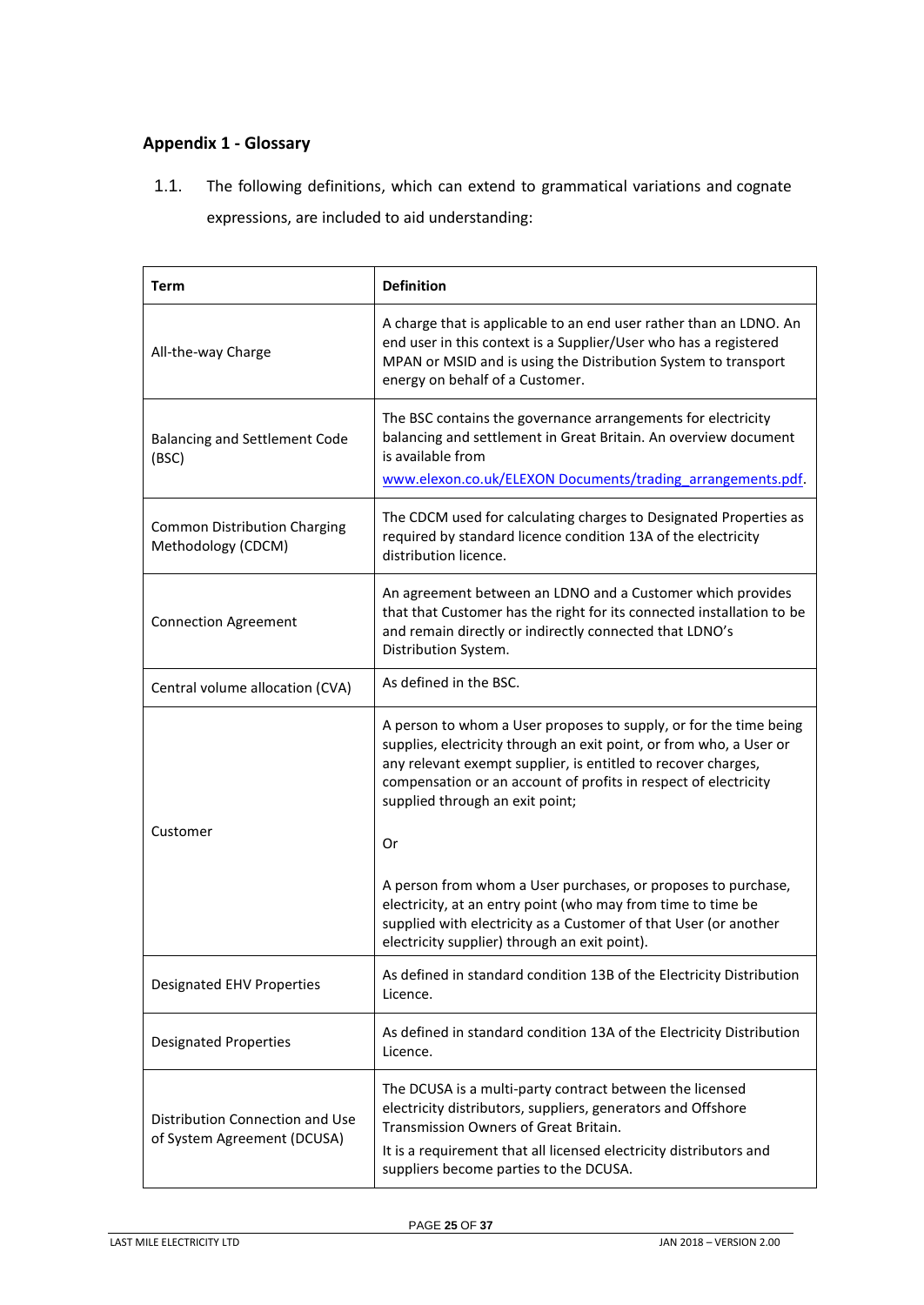| Term                                   | <b>Definition</b>                                                                                                                                                                                                               |                                                                                                                                                                        |                                                   |
|----------------------------------------|---------------------------------------------------------------------------------------------------------------------------------------------------------------------------------------------------------------------------------|------------------------------------------------------------------------------------------------------------------------------------------------------------------------|---------------------------------------------------|
|                                        |                                                                                                                                                                                                                                 | These are unique IDs that can be used, with reference to the<br>MPAN, to identify your LDNO. The charges for other network<br>operators can be found on their website. |                                                   |
|                                        | ID                                                                                                                                                                                                                              | <b>Distribution Service Area</b>                                                                                                                                       | Company                                           |
|                                        | 10                                                                                                                                                                                                                              | East of England                                                                                                                                                        | <b>UK Power Networks</b>                          |
|                                        | 11                                                                                                                                                                                                                              | <b>East Midlands</b>                                                                                                                                                   | <b>Western Power</b><br>Distribution              |
|                                        | 12                                                                                                                                                                                                                              | London                                                                                                                                                                 | <b>UK Power Networks</b>                          |
|                                        | 13                                                                                                                                                                                                                              | Merseyside and North Wales                                                                                                                                             | <b>Scottish Power</b>                             |
|                                        | 14                                                                                                                                                                                                                              | Midlands                                                                                                                                                               | <b>Western Power</b><br>Distribution              |
|                                        | 15                                                                                                                                                                                                                              | Northern                                                                                                                                                               | Northern Powergrid                                |
|                                        | 16                                                                                                                                                                                                                              | North Western                                                                                                                                                          | <b>Electricity North West</b>                     |
|                                        | 17                                                                                                                                                                                                                              | Scottish Hydro Electric (and<br>embedded networks in other<br>areas)                                                                                                   | Scottish Hydro Electric<br>Power Distribution plc |
|                                        | 18                                                                                                                                                                                                                              | South Scotland                                                                                                                                                         | <b>Scottish Power</b>                             |
|                                        | 19                                                                                                                                                                                                                              | South East England                                                                                                                                                     | <b>UK Power Networks</b>                          |
| <b>Distributor IDs</b>                 | 20                                                                                                                                                                                                                              | Southern Electric (and<br>embedded networks in other<br>areas)                                                                                                         | Southern Electric Power<br>Distribution plc       |
|                                        | 21                                                                                                                                                                                                                              | South Wales                                                                                                                                                            | <b>Western Power</b><br>Distribution              |
|                                        | 22                                                                                                                                                                                                                              | South Western                                                                                                                                                          | <b>Western Power</b><br>Distribution              |
|                                        | 23                                                                                                                                                                                                                              | Yorkshire                                                                                                                                                              | Northern Powergrid                                |
|                                        | 24                                                                                                                                                                                                                              | All                                                                                                                                                                    | Independent Power<br><b>Networks</b>              |
|                                        | 25                                                                                                                                                                                                                              | All                                                                                                                                                                    | <b>ESP Electricity</b>                            |
|                                        | 26                                                                                                                                                                                                                              | All                                                                                                                                                                    | Last Mile Electricity Ltd                         |
|                                        | 27                                                                                                                                                                                                                              | All                                                                                                                                                                    | The Electricity Network<br>Company Ltd            |
|                                        | 29                                                                                                                                                                                                                              | All                                                                                                                                                                    | <b>Harlaxton Energy</b><br><b>Networks</b>        |
|                                        | 30                                                                                                                                                                                                                              | All                                                                                                                                                                    | Peel Electricity<br>Networks Ltd                  |
|                                        | 31                                                                                                                                                                                                                              | All                                                                                                                                                                    | <b>UK Power Distribution</b><br>Ltd               |
| Distribution Network Operator<br>(DNO) | An electricity distributor that operates one of the 14 distribution<br>services areas and in whose Electricity Distribution Licence the<br>requirements of Section B of the standard conditions of that<br>licence have effect. |                                                                                                                                                                        |                                                   |
| <b>Distribution Services Area</b>      | The area specified by the Gas and Electricity Markets Authority<br>within which each DNO must provide specified distribution<br>services.                                                                                       |                                                                                                                                                                        |                                                   |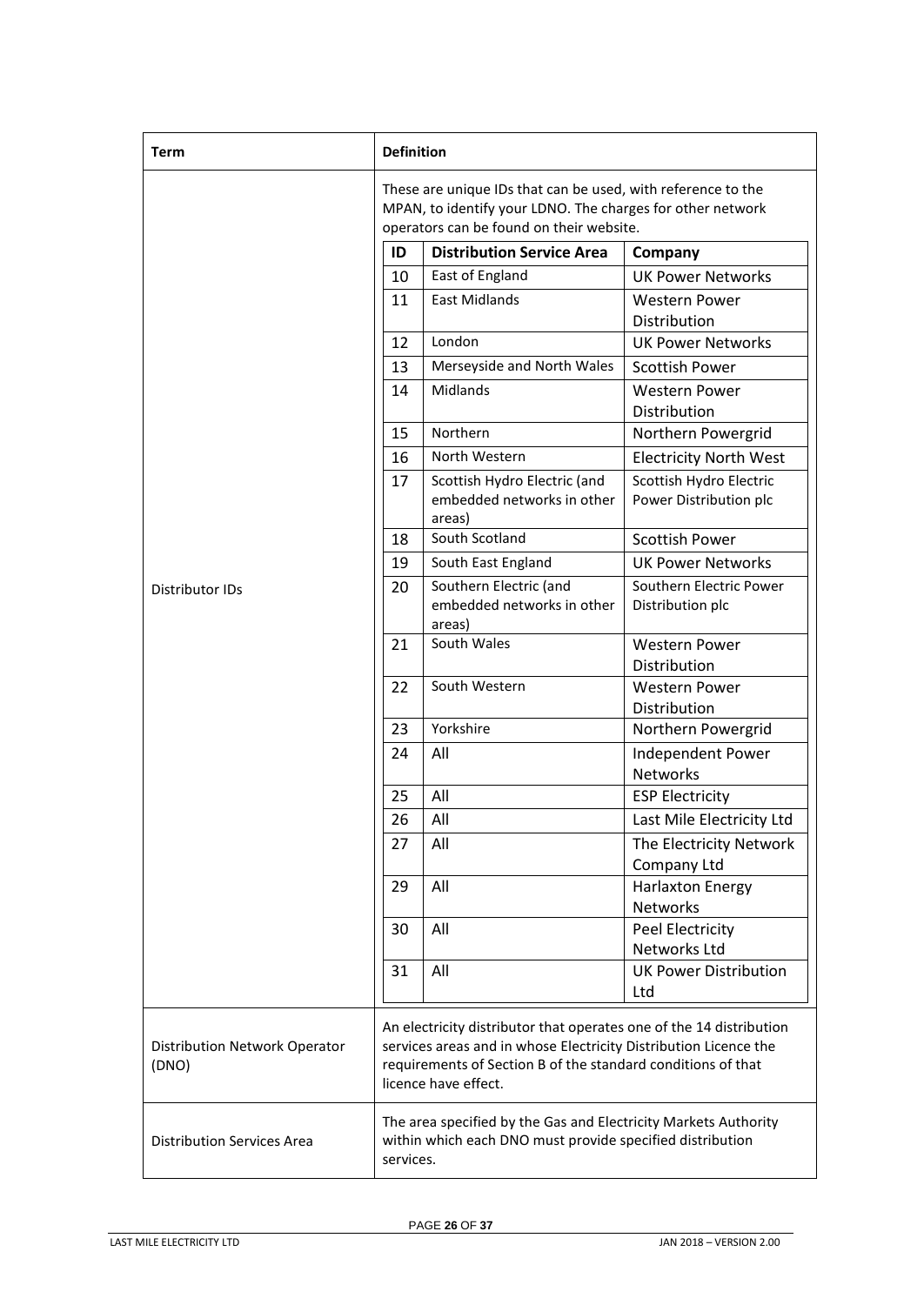| <b>Term</b>                                            | <b>Definition</b>                                                                                                                                                                                                                                                                      |
|--------------------------------------------------------|----------------------------------------------------------------------------------------------------------------------------------------------------------------------------------------------------------------------------------------------------------------------------------------|
|                                                        | The system consisting (wholly or mainly) of electric lines owned or<br>operated by an authorised distributor that is used for the<br>distribution of electricity from:                                                                                                                 |
|                                                        | Grid Supply Points or generation sets or other entry points<br>٠                                                                                                                                                                                                                       |
|                                                        | to the points of delivery to:                                                                                                                                                                                                                                                          |
| Distribution System                                    | Customers or Users or any transmission licensee in its<br>capacity as operator of that licensee's transmission system<br>or the Great Britain (GB) transmission system and includes<br>any remote transmission assets (owned by a transmission<br>licensee within England and Wales)   |
|                                                        | that are operated by that authorised distributor and any electrical<br>plant, electricity meters, and metering equipment owned or<br>operated by it in connection with the distribution of electricity, but<br>does not include any part of the GB transmission system.                |
| <b>EHV Distribution Charging</b><br>Methodology (EDCM) | The EDCM used for calculating charges to Designated EHV<br>Properties as required by standard licence condition 13B of the<br>Electricity Distribution Licence.                                                                                                                        |
| <b>Electricity Distribution Licence</b>                | The Electricity Distribution Licence granted or treated as granted<br>pursuant to section 6(1) of the Electricity Act 1989.                                                                                                                                                            |
| <b>Electricity Distributor</b>                         | Any person who is authorised by an Electricity Distribution Licence<br>to distribute electricity.                                                                                                                                                                                      |
| Embedded LDNO                                          | This refers to an LDNO operating a distribution network which is<br>embedded within another Distribution System                                                                                                                                                                        |
| <b>Embedded Network</b>                                | An electricity Distribution System operated by an LDNO and<br>embedded within another Distribution System.                                                                                                                                                                             |
| <b>Engineering Recommendation</b><br>P2/6              | A document of the Energy Networks Association, which defines<br>planning standards for security of supply and is referred to in<br>Standard Licence Condition 24 of our Electricity Distribution<br>Licence.                                                                           |
| <b>Entry Point</b>                                     | A boundary point at which electricity is exported onto a<br>Distribution System from a connected installation or from another<br>Distribution System, not forming part of the total system<br>(boundary point and total system having the meaning given to<br>those terms in the BSC). |
| <b>Exit Point</b>                                      | A point of connection at which a supply of electricity may flow<br>from the Distribution System to the Customer's installation or<br>User's installation or the Distribution System of another person.                                                                                 |
| Extra-High Voltage (EHV)                               | Nominal voltages of 22kV and above.                                                                                                                                                                                                                                                    |
| Gas and Electricity Markets<br>Authority (GEMA)        | As established by the Utilities Act 2000.                                                                                                                                                                                                                                              |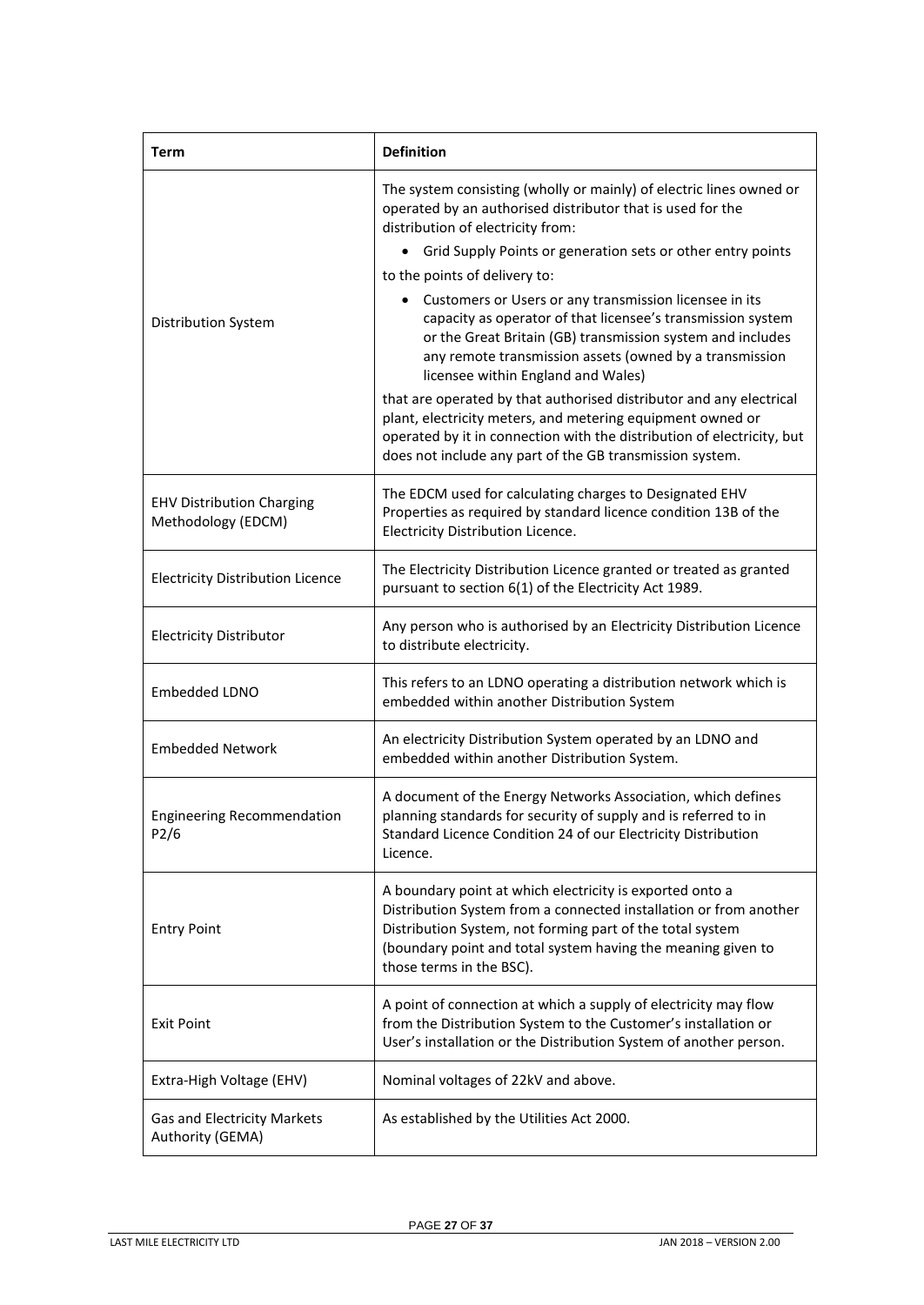| <b>Term</b>                                             | <b>Definition</b>                                                                                                                                                                                                 |
|---------------------------------------------------------|-------------------------------------------------------------------------------------------------------------------------------------------------------------------------------------------------------------------|
| Grid Supply Point (GSP)                                 | A metered connection between the National Grid Electricity<br>Transmission system and the licensee's distribution system at<br>which electricity flows to or from the Distribution System.                        |
| GSP group                                               | A distinct electrical system that is supplied from one or more GSPs<br>for which total supply into the GSP group can be determined for<br>each half hour.                                                         |
| High Voltage (HV)                                       | Nominal voltages of at least 1kV and less than 22kV.                                                                                                                                                              |
| Intermittent Generation                                 | Defined in DCUSA Schedule 16 as a generation plant where the<br>energy source of the prime mover cannot be made available on<br>demand, in accordance to the definitions in Engineering<br>Recommendation P2/6. . |
| <b>Invalid Settlement Combination</b>                   | A Settlement combination that is not recognised as a valid<br>combination in market domain data - see<br>https://www.elexonportal.co.uk/MDDVIEWER.                                                                |
| kVA                                                     | Kilovolt ampere.                                                                                                                                                                                                  |
| kVArh                                                   | Kilovolt ampere reactive hour.                                                                                                                                                                                    |
| kW                                                      | Kilowatt.                                                                                                                                                                                                         |
| kWh                                                     | Kilowatt hour (equivalent to one "unit" of electricity).                                                                                                                                                          |
| <b>Licensed Distribution Network</b><br>Operator (LDNO) | The holder of a licence in respect of distribution activities in Great<br>Britain.                                                                                                                                |
| Line Loss Factor (LLF)                                  | The factor that is used in Settlement to adjust the metering system<br>volumes to take account of losses on the Distribution System.                                                                              |
| Line Loss Factor Class (LLFC)                           | An identifier assigned to an SVA metering system which is used to<br>assign the LLF and use of system charges.                                                                                                    |
| Load Factor                                             | annual consumption (kWh)<br>$maximum demand (kW) \times hours in year$                                                                                                                                            |
| Low Voltage (LV)                                        | Nominal voltages below 1kV.                                                                                                                                                                                       |
| Market Domain Data (MDD)                                | MDD is a central repository of reference data available to all Users<br>involved in Settlement. It is essential to the operation of SVA<br>trading arrangements.                                                  |
| Maximum Export Capacity (MEC)                           | The MEC of apparent power expressed in kVA that has been agreed<br>can flow through the entry point to the Distribution System from<br>the Customer's installation as specified in the connection<br>agreement.   |
| Maximum Import Capacity (MIC)                           | The MIC of apparent power expressed in kVA that has been agreed<br>can flow through the exit point from the Distribution System to the<br>Customer's installation as specified in the connection agreement.       |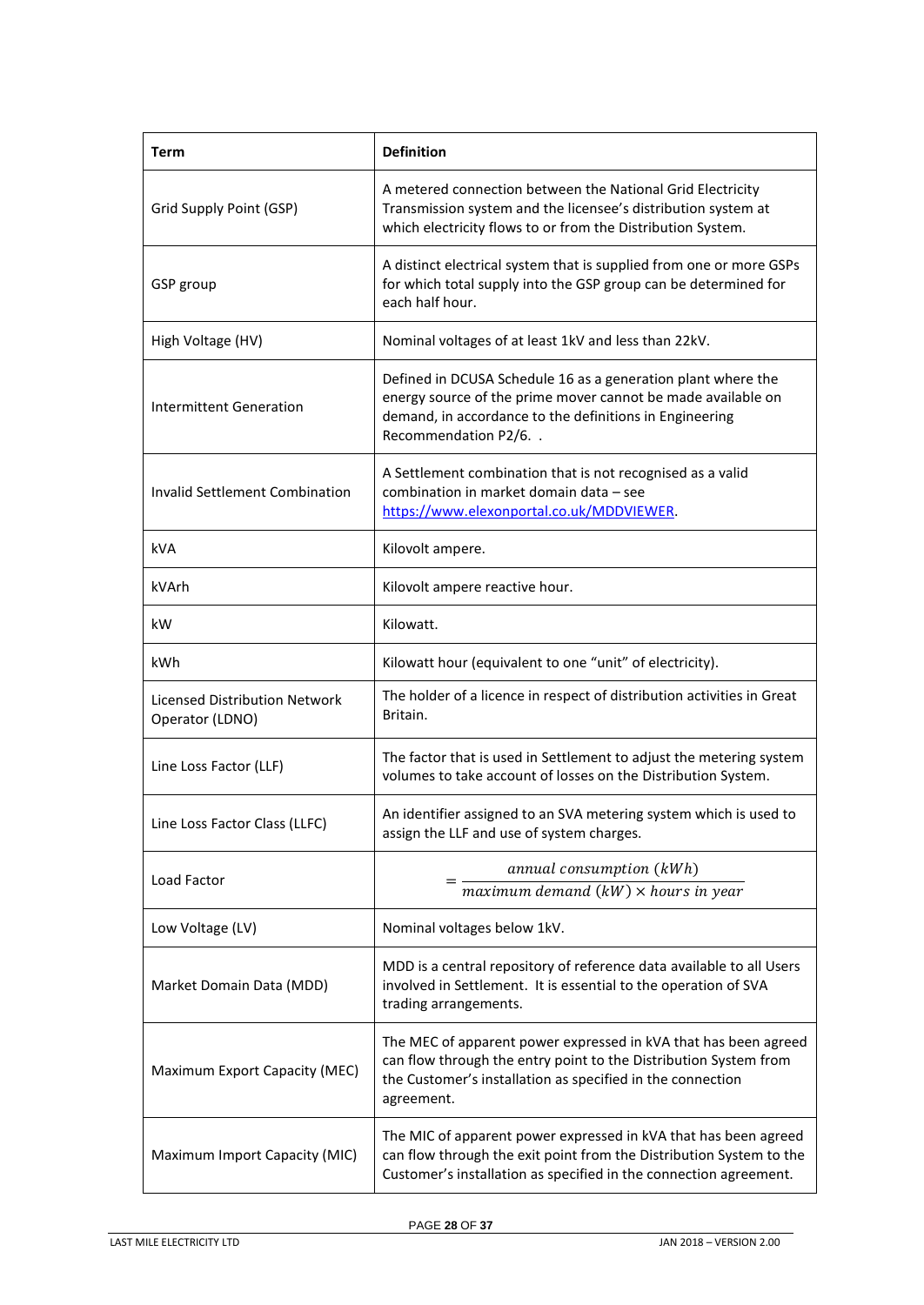| <b>Term</b>                                    | <b>Definition</b>                                                                                                                                                                                                                                                                                                                                                                                                                                                                                                                                                                                                                                                                                                                                                                                                    |
|------------------------------------------------|----------------------------------------------------------------------------------------------------------------------------------------------------------------------------------------------------------------------------------------------------------------------------------------------------------------------------------------------------------------------------------------------------------------------------------------------------------------------------------------------------------------------------------------------------------------------------------------------------------------------------------------------------------------------------------------------------------------------------------------------------------------------------------------------------------------------|
| <b>Measurement Class</b>                       | A classification of metering systems used in the BSC which<br>indicates how consumption is measured, i.e.:<br>Measurement Class A - non-half-hourly metering<br>equipment;<br>Measurement Class B - non-half-hourly unmetered<br>$\bullet$<br>supplies;<br>Measurement Class C - half-hourly metering equipment at<br>$\bullet$<br>or above 100kW premises;<br>Measurement Class D - half-hourly unmetered supplies;<br>٠<br>Measurement Class E - half-hourly metering equipment<br>$\bullet$<br>below 100kW premises, with CT;<br>Measurement Class F - half hourly metering equipment at<br>below 100kW premises with CT or whole current, and at<br>domestic premises; and<br>Measurement Class G - half hourly metering equipment at<br>below 100kW premises with whole current and not at<br>domestic premises |
| Meter Timeswitch Code (MTC)                    | MTCs are three digit codes allowing suppliers to identify the<br>metering installed in Customers' premises. They indicate whether<br>the meter is single or multi-rate, pre-payment or credit, or whether<br>it is 'related' to another meter. Further information can be found in<br>MDD.                                                                                                                                                                                                                                                                                                                                                                                                                                                                                                                           |
| <b>Metering Point</b>                          | The point at which electricity that is exported to or imported from<br>the licensee's Distribution System is measured, is deemed to be<br>measured, or is intended to be measured and which is registered<br>pursuant to the provisions of the MRA. For the purposes of this<br>statement, GSPs are not 'metering points'.                                                                                                                                                                                                                                                                                                                                                                                                                                                                                           |
| Metering Point Administration<br>Number (MPAN) | A number relating to a Metering Point under the MRA.                                                                                                                                                                                                                                                                                                                                                                                                                                                                                                                                                                                                                                                                                                                                                                 |
| <b>Metering System</b>                         | Particular commissioned metering equipment installed for the<br>purposes of measuring the quantities of exports and/or imports at<br>the exit point or entry point.                                                                                                                                                                                                                                                                                                                                                                                                                                                                                                                                                                                                                                                  |
| Metering System Identifier<br>(MSID)           | MSID is a term used throughout the BSC and its subsidiary<br>documents and has the same meaning as MPAN as used under the<br>MRA.                                                                                                                                                                                                                                                                                                                                                                                                                                                                                                                                                                                                                                                                                    |
| <b>Master Registration Agreement</b><br>(MRA)  | The Master Registration Agreement (MRA) provides a governance<br>mechanism to manage the processes established between<br>electricity is an Agreement that sets out terms for the provision of<br>Metering Point Administration Services (MPAS) Registrations, and<br>procedures in relation to the Change of Supplier to any<br>premise/metering point.                                                                                                                                                                                                                                                                                                                                                                                                                                                             |
| <b>Nested Networks</b>                         | This refers to a situation where there is more than one level of<br>Embedded Network and therefore nested Distribution Systems<br>between LDNOs (e.g. host DNO→primary nested DNO→ secondary<br>nested DNO→customer).                                                                                                                                                                                                                                                                                                                                                                                                                                                                                                                                                                                                |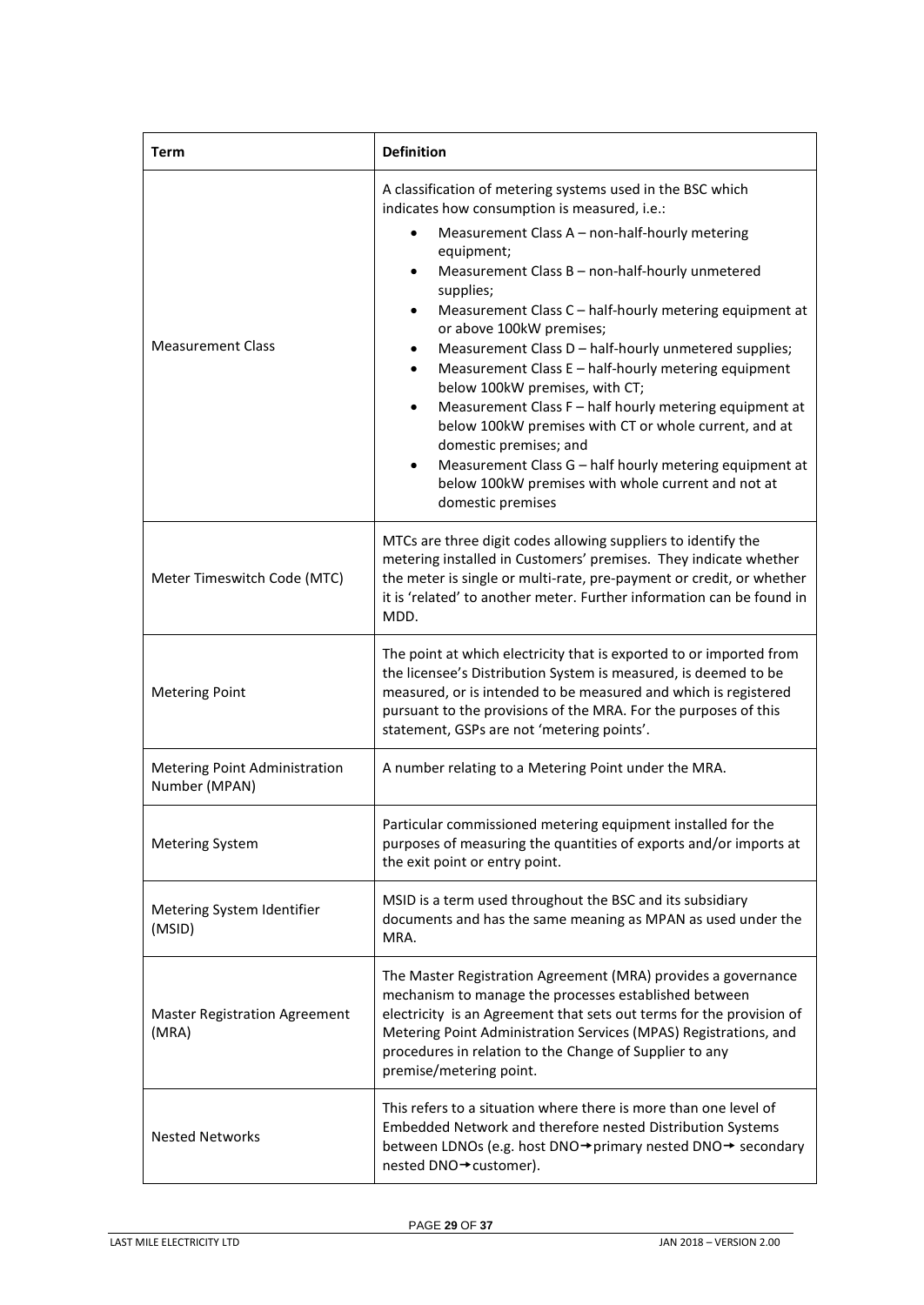| <b>Term</b>                                       | <b>Definition</b>                                                                                                                                                                                           |
|---------------------------------------------------|-------------------------------------------------------------------------------------------------------------------------------------------------------------------------------------------------------------|
| <b>Non-Intermittent Generation</b>                | Defined in DCUSA Schedule 16 as a generation plant where the<br>energy source of the prime mover can be made available on<br>demand, in accordance to the definition in Engineering<br>Recommendation P2/6. |
| Ofgem                                             | Office of Gas and Electricity Markets - Ofgem is governed by GEMA<br>and is responsible for the regulation of the distribution companies.                                                                   |
| Profile Class (PC)                                | A categorisation applied to NHH MPANs and used in Settlement to<br>group Customers with similar consumption patterns to enable the<br>calculation of consumption profiles.                                  |
| Settlement                                        | The determination and settlement of amounts payable in respect<br>of charges (including reconciling charges) in accordance with the<br>BSC.                                                                 |
| Settlement Class (SC)                             | The combination of Profile Class, Line Loss Factor Class, Time<br>Pattern Regime and Standard Settlement Configuration, by<br>Supplier within a GSP group and used for Settlement.                          |
| <b>Standard Settlement</b><br>Configuration (SSC) | A standard metering configuration relating to a specific<br>combination of Time Pattern Regimes.                                                                                                            |
| Supercustomer                                     | The method of billing Users for use of system on an aggregated<br>basis, grouping together consumption and standing charges for all<br>similar NHH metered Customers or aggregated HH metered<br>Customers. |
| <b>Supercustomer DUoS Report</b>                  | A report of profiled data by Settlement Class providing counts of<br>MPANs and units consumed.                                                                                                              |
| Supplier                                          | An organisation with a supply licence responsible for electricity<br>supplied to and/or exported from a metering point.                                                                                     |
| Supplier Volume Allocation (SVA)                  | As defined in the BSC.                                                                                                                                                                                      |
| Time Pattern Regime (TPR)                         | The pattern of switching behaviour through time that one or more<br>meter registers follow.                                                                                                                 |
| <b>Unmetered Supplies</b>                         | Exit points deemed to be suitable as unmetered supplies as<br>permitted in the Electricity (Unmetered Supply) Regulations 2001<br>and where operated in accordance with BSC procedure 520 <sup>14</sup> .   |
| Use of System Charges                             | Charges which are applicable to those parties which use the<br>Distribution System.                                                                                                                         |
| User                                              | Someone that has a use of system agreement with the DNO e.g. a<br>supplier, generator or other DNO.                                                                                                         |

<span id="page-29-0"></span>**Appendix 2 - Guidance notes<sup>15</sup>**

<sup>&</sup>lt;sup>14</sup> Balancing and Settlement Code Procedures are available fro[m http://www.elexon.co.uk/pages/bscps.aspx](http://www.elexon.co.uk/pages/bscps.aspx)

<sup>&</sup>lt;sup>15</sup> These guidance notes are provided for additional information and do not form part of the application of charges.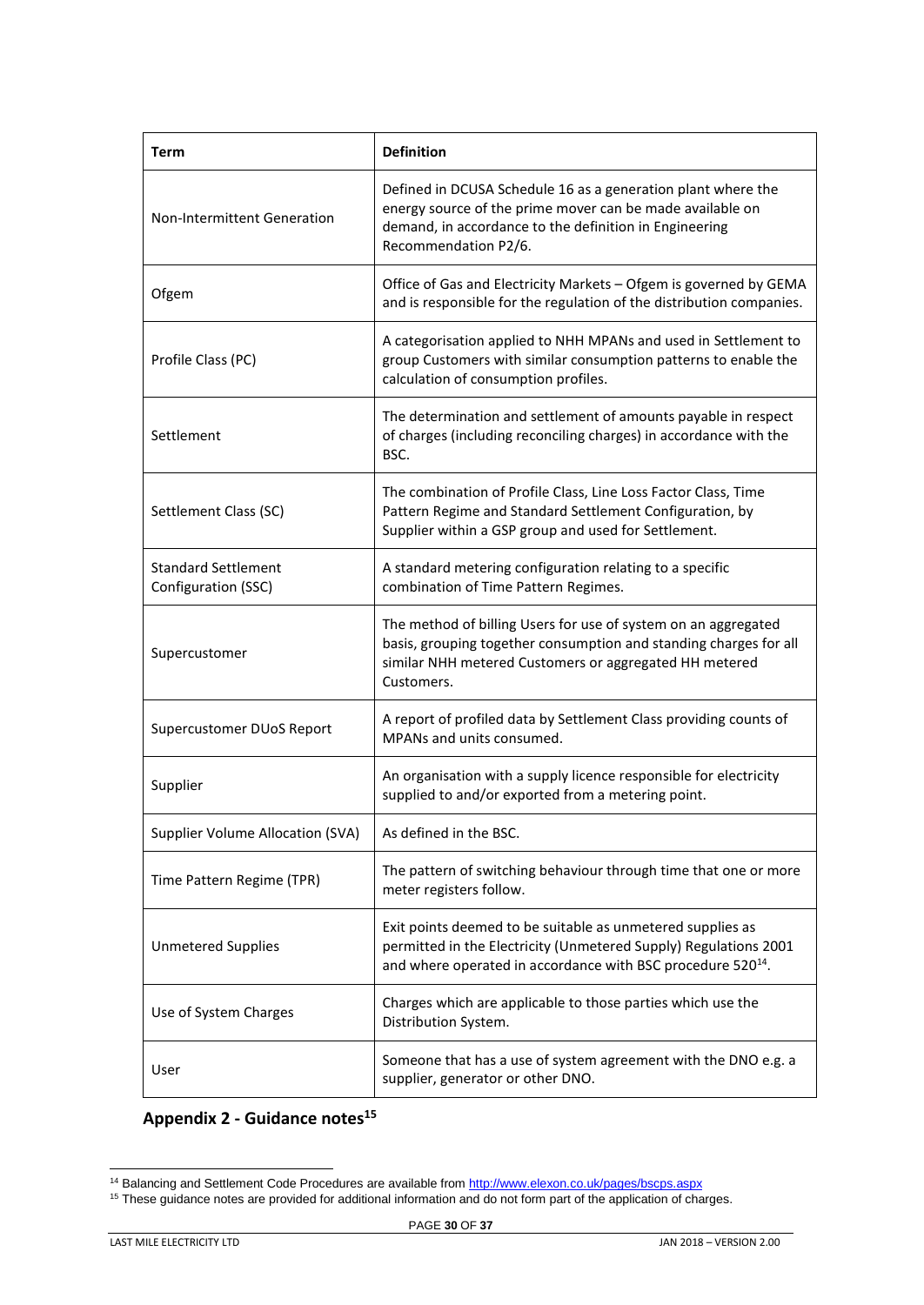## <span id="page-30-0"></span>**Background**

- 1.1. The electricity bill from your Supplier contains an element of charge to cover electricity distribution costs. This distribution charge covers the cost of operating and maintaining a safe and reliable Distribution System that forms the 'wires' that transport electricity between the national transmission system and end users such as homes and businesses. Our Distribution System includes overhead lines, underground cables, as well as substations and transformers.
- 1.2. In most cases, your Supplier is invoiced for the distribution charge and this is normally part of your total bill. In some cases, for example business users, the supplier may pass through the distribution charge as an identifiable line item on the electricity bill.
- 1.3. Where electricity is generated at a premises your Supplier may receive a credit for energy that is exported on to the Distribution System. These credits are intended to reflect that the exported generation may reduce the need for traditional demand led reinforcement of the Distribution System.
- 1.4. Understanding your distribution charges could help you reduce your costs and increase your credits. This is achieved by understanding the components of the charge to help you identify whether there may be opportunities to change the way you use the Distribution System.

## <span id="page-30-1"></span>**Meter point administration**

- 1.5. We are responsible for managing the electricity supply points that are connected to our Distribution System. Typically every supply point is identified by a Meter Point Administration Number (MPAN). A few supply points may have more than one MPAN depending on the metering configuration (e.g. a school which may have an MPAN for the main supply and a MPAN for catering).
- 1.6. The full MPAN is a 21 digit number, preceded by an 'S' and includes supplementary data. The MPAN applicable to a supply point is found on the electricity bill from your Supplier. This number enables you to establish who your electricity distributor is, details of the characteristics of the supply and importantly the distribution charges that are applicable to your premise.
- 1.7. The 21-digit number is normally presented in two sections as shown in the following diagram. The top section is supplementary data which gives information about the characteristics of supply, while the bottom 'core' is the unique identifier.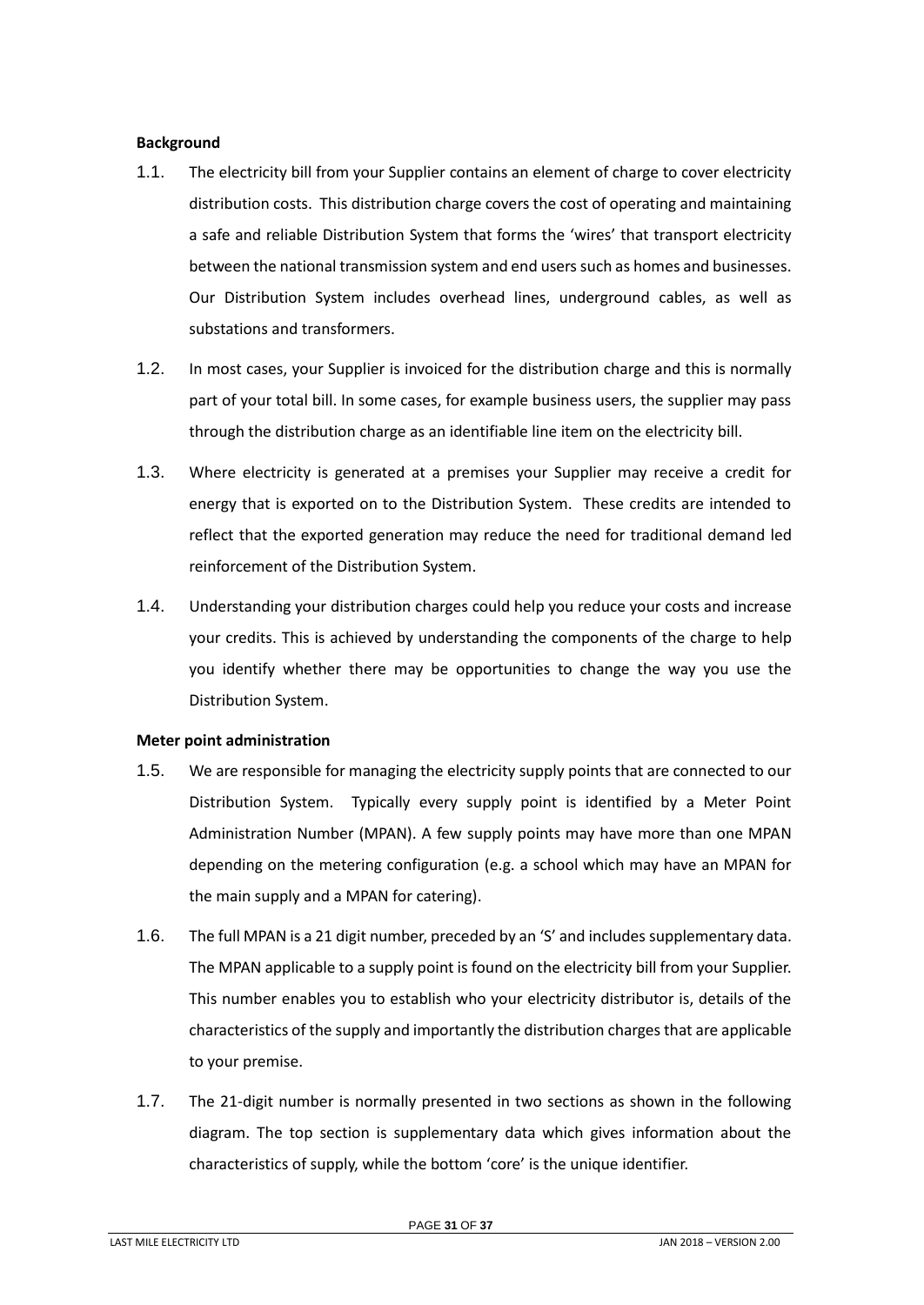## Full MPAN diagram



- 1.8. Generally, you will only need to know the Distributor ID and line loss factor class to identify the distribution charges for your premise. However, there are some premises where charges are specific to that site. In these instances the charges are identified by the core MPAN. The Distributor ID for Last Mile Electricity Ltd is 26.. Other Distributor IDs can be referenced in the glossary.
- 1.9. Additionally it can be useful to understand the profile class provided in the supplementary data. The profile class will be a number between 00 and 08. The following list provides details of the allocation of profile classes to types of customers:
	- '01' Domestic customers with unrestricted supply
	- '02' Domestic customers with restricted load, for example off-peak heating
	- '03' Non-domestic customers with unrestricted supply
	- '04' Non-domestic customers with restricted load, for example off-peak heating
	- '05' Non-domestic maximum demand customers with a Load Factor of less than 20%
	- '06' Non-domestic maximum demand customers with a Load Factor between 20% and 30%
	- '07' Non-domestic maximum demand customers with a Load Factor between 30% and 40%
	- '08' Non-domestic maximum demand customers with a Load Factor over 40% or non-half-hourly metered generation customers
	- '00' Half-hourly metered demand and generation customers
- 1.10. Unmetered Supplies will be allocated to profile class 01, 08 and 00 depending on the type of load or the measurement method of the load.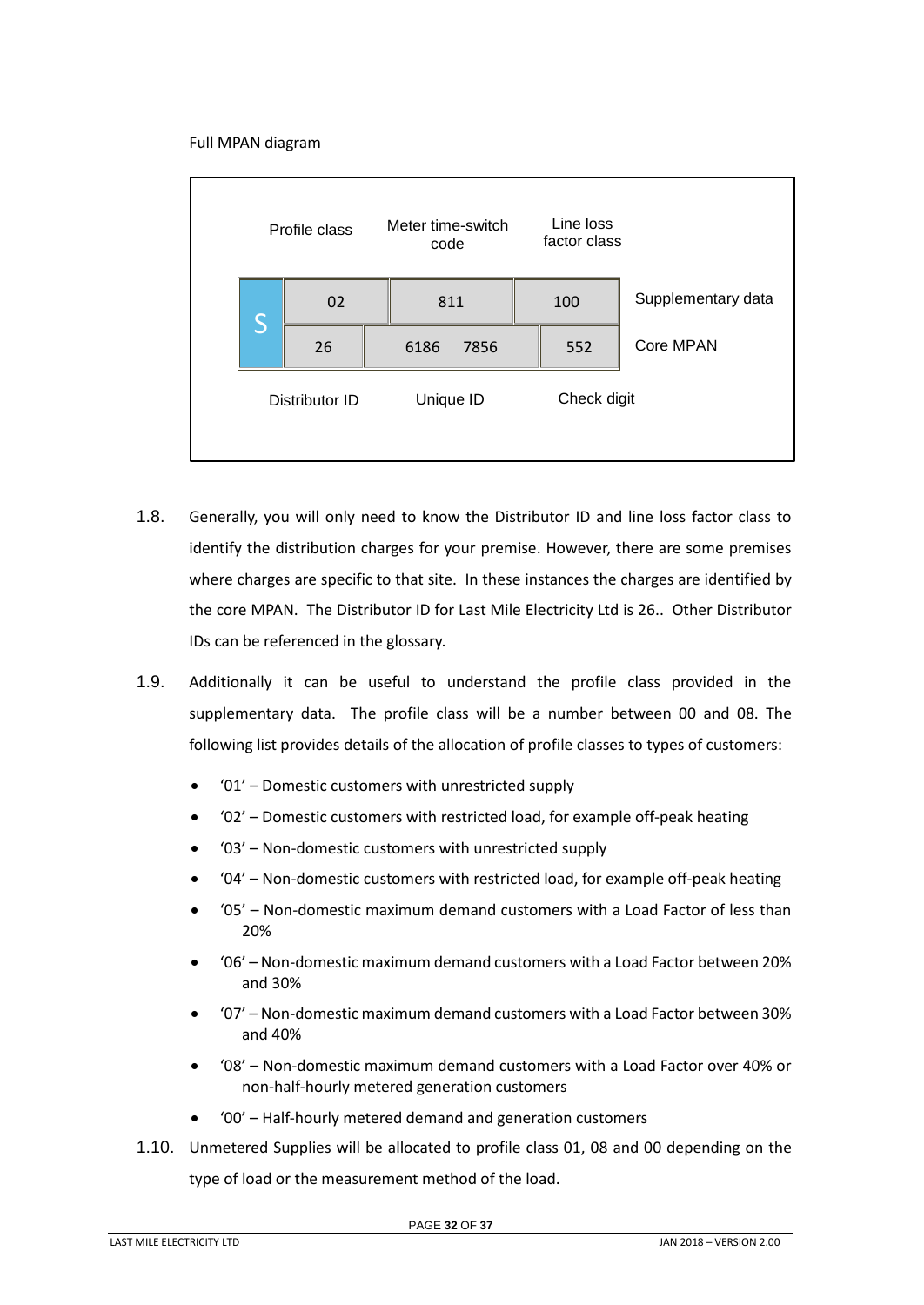1.11. The allocation of the profile class will affect your charges. If you feel that you have been allocated the wrong profile class, please contact your Supplier as they are responsible for this.

#### <span id="page-32-0"></span>**Your charges**

- 1.12. All distribution charges that relate to our Distributor ID 26are provided in this statement.
- 1.13. You can identify your charges by referencing your line loss factor class, from Annex 1. If the MPAN is for a Designated EHV Property then the charges will be found in Annex 2. In a few instances, the charges maybe contained in Annex 3. When identifying charges in Annex 2, please note that some line loss factor classes have more than one charge. In this instance you will need to select the correct charge by cross referencing with the core MPAN provided in the table.
- 1.14. Once you have identified which charge structure applies to your MPAN then you will be able to calculate an estimate of your distribution charge using the calculator provided in the spreadsheet 'Schedule of charges and other tables' found in the sheet called 'Charge Calculator'. This spreadsheet can be downloaded from https://www.lastmileuk.com/chargingstatements

## <span id="page-32-1"></span>**Reducing your charges**

- 1.15. The most effective way to reduce your energy charges is to reduce your consumption by switching off or using more energy efficient appliances. However, there are also other potential opportunities to reduce your distribution charges; for example, it may be beneficial to shift demand or generation to a better time period. Demand use is likely to be cheaper outside the peak periods and generation credits more beneficial, although the ability to directly benefit will be linked to the structure of your supply charges.
- 1.16. The calculator mentioned above provides the opportunity to establish a forecast of the change in distribution charges that could be achieved if you are able to change any of the consumption related inputs.

## <span id="page-32-2"></span>**Reactive power and reactive power charges**

1.17. Reactive power is a separately charged component of connections that are half-hourly metered. Reactive power charges are generally avoidable if 'best practice' design of the properties' electrical installation has been provided in order to maintain a power factor between 0.95 and unity at the Metering Point.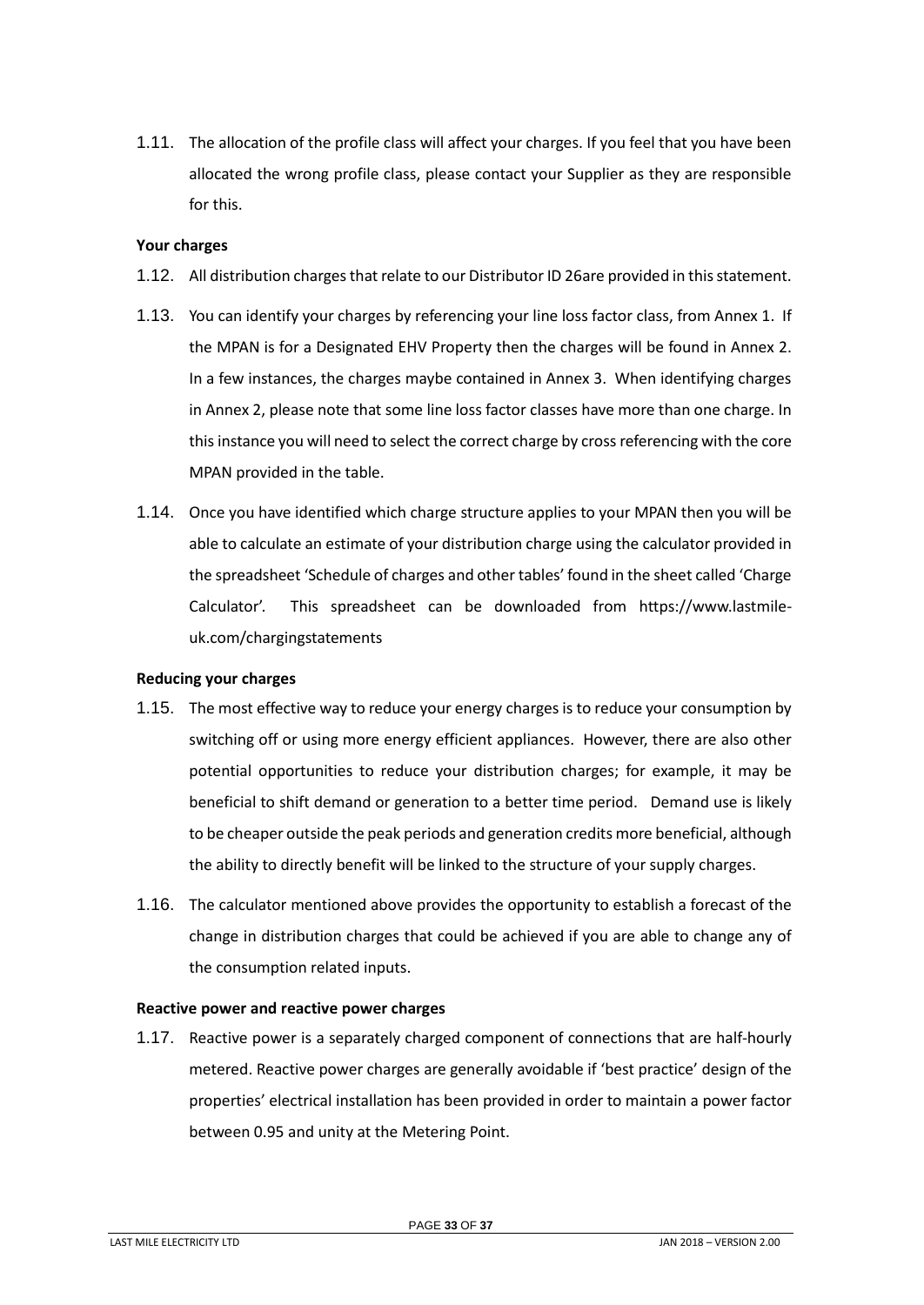- 1.18. Reactive Power (kVArh) is the difference between working power (active power measured in kW) and total power consumed (apparent power measured in kVA). Essentially it is a measure of how efficiently electrical power is transported through an electrical installation or a Distribution System.
- 1.19. Power flowing with a power factor of unity results in the most efficient loading of the Distribution System. Power flowing with a power factor of less than 0.95 results in much higher losses in the Distribution System, a need to potentially provide higher capacity electrical equipment and consequently a higher bill for you the consumer. A comparatively small improvement in power factor can bring about a significant reduction in losses since losses are proportional to the square of the current.
- 1.20. Different types of electrical equipment require some 'reactive power' in addition to 'active power' in order to work effectively. Electric motors, transformers and fluorescent lighting, for example, may produce poor power factors due to the nature of their inductive load. However, if good design practice is applied then the poor power factor of appliances can be corrected as near as possible to source. Alternatively poor power factor can be corrected centrally near to the meter.
- 1.21. There are many advantages that can be achieved by correcting poor power factor. These include: reduced energy bills through lower reactive charges, lower capacity charges and reduced power consumption and reduced voltage drop in long cable runs.

## <span id="page-33-0"></span>**Site-specific EDCM charges**

- 1.22. A site classified as a Designated EHV Property is subject to a locational-based charging methodology (referred to as EDCM) for higher voltage network users. Distributors use two approved approaches: Long Run Incremental Cost Pricing (LRIC) and Forward Cost Pricing (FCP) and we follow whichever method is utilised by the relevant distributor in their Distribution Service Area. The EDCM will apply to Customers connected at Extra High Voltage or connected at High Voltage and metered at a high voltage substation.
- 1.23. EDCM charges are site-specific, reflecting the degree to which the local and higher voltage networks have the capacity to serve more demand or generation without the need to upgrade the electricity infrastructure. The charges also reflect the networks specifically used to deliver the electricity to the site as well as the usage at the site. Generators with non-intermittent output and deemed to be providing beneficial support to our networks may qualify to receive payment.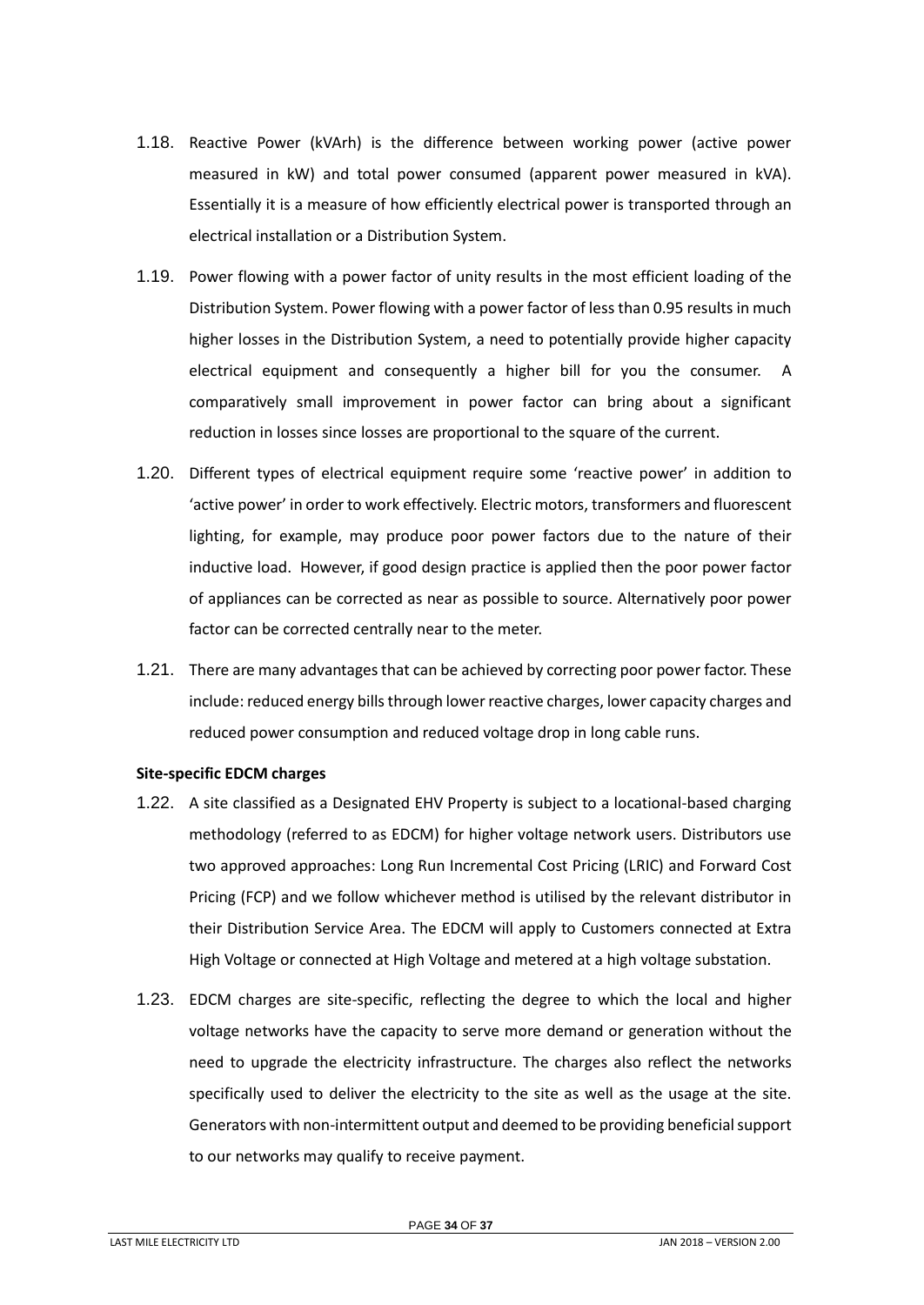# 1.24. The charges under the EDCM comprise of the following individual components:

a) **Fixed charge (pence/MPAN/day)** - This charge recovers operational costs associated with those connection assets that are provided for the 'sole' use of the customer. The value of these assets is used as a basis to derive the charge.

b) **Capacity charge (pence/kVA/day)** - This charge comprises the relevant FCP/LRIC component, the National Grid Electricity Transmission cost and other regulated costs.

Capacity charges are levied on the MIC, MEC, and any exceeded capacity. You may wish to review your MIC or MEC periodically to ensure it remains appropriate for your needs as you may be paying for more capacity than you require. If you wish to make changes contact us via the details in paragraph [1.12](#page-4-2)

The LRIC cost is locational and reflects our assessment of future network reinforcement necessary at voltage of connection (local) and beyond at all higher voltages (remote) relevant to the customer's connection. This results in the allocation of higher costs in more capacity congested parts of the network reflecting the greater likelihood of future reinforcement in these areas, and the allocation of lower costs in less congested parts of the network. The local LRIC cost is included in the capacity charge.

Our regulated costs include direct and indirect operational costs and a residual amount to ensure recovery of our regulated allowed revenue. The capacity charge recovers these costs using the customer usage profile and the relevant assets being used to transport electricity between the source substation and customer's Metering Point.

c) **Super-red unit charge (pence/kWh**) - This charge recovers the remote LRIC component. The charge is positive for import and negative for export which means you can either reduce your charges by minimising consumption or increasing export at those times. The charge is applied on consumption during the Super-red time period as detailed in Annex 2.

- 1.25. Future charge rates may be affected by consumption during the Super-red period, therefore reducing consumption in the Super-red time period may be beneficial.
- 1.26. **Reactive Power** -The EDCM does not include a separate charge component for any reactive power flows (kVAr) for either demand or generation. However, the EDCM charges do reflect the effect on the network of the customer's power factor, for example unit charges can increase if your site power factor is poor (lower than 0.95). Improving your site's power factor will also reduce the maximum demand (kVA) for the same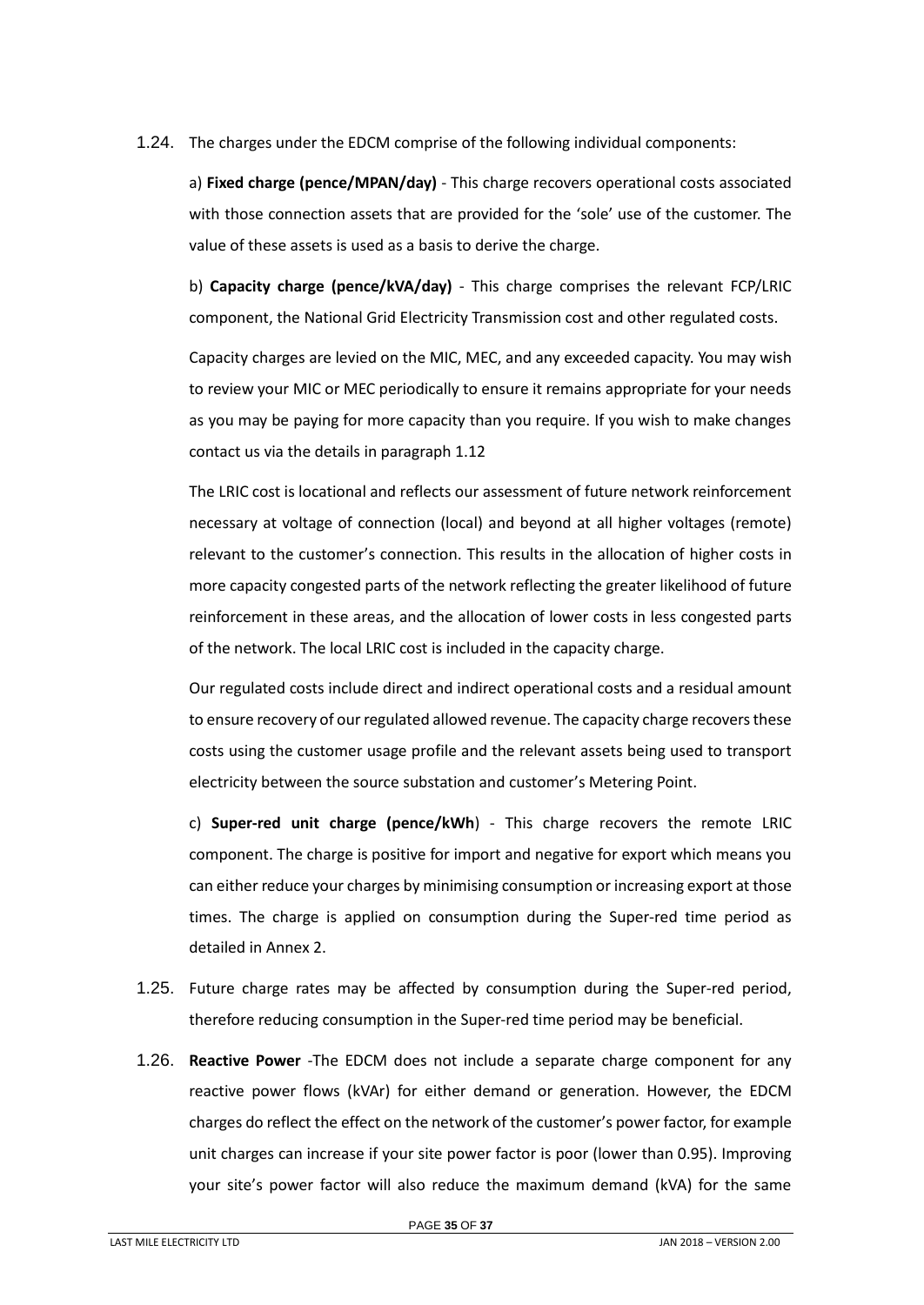power consumed in kW thus providing scope to reduce your agreed capacity requirements.